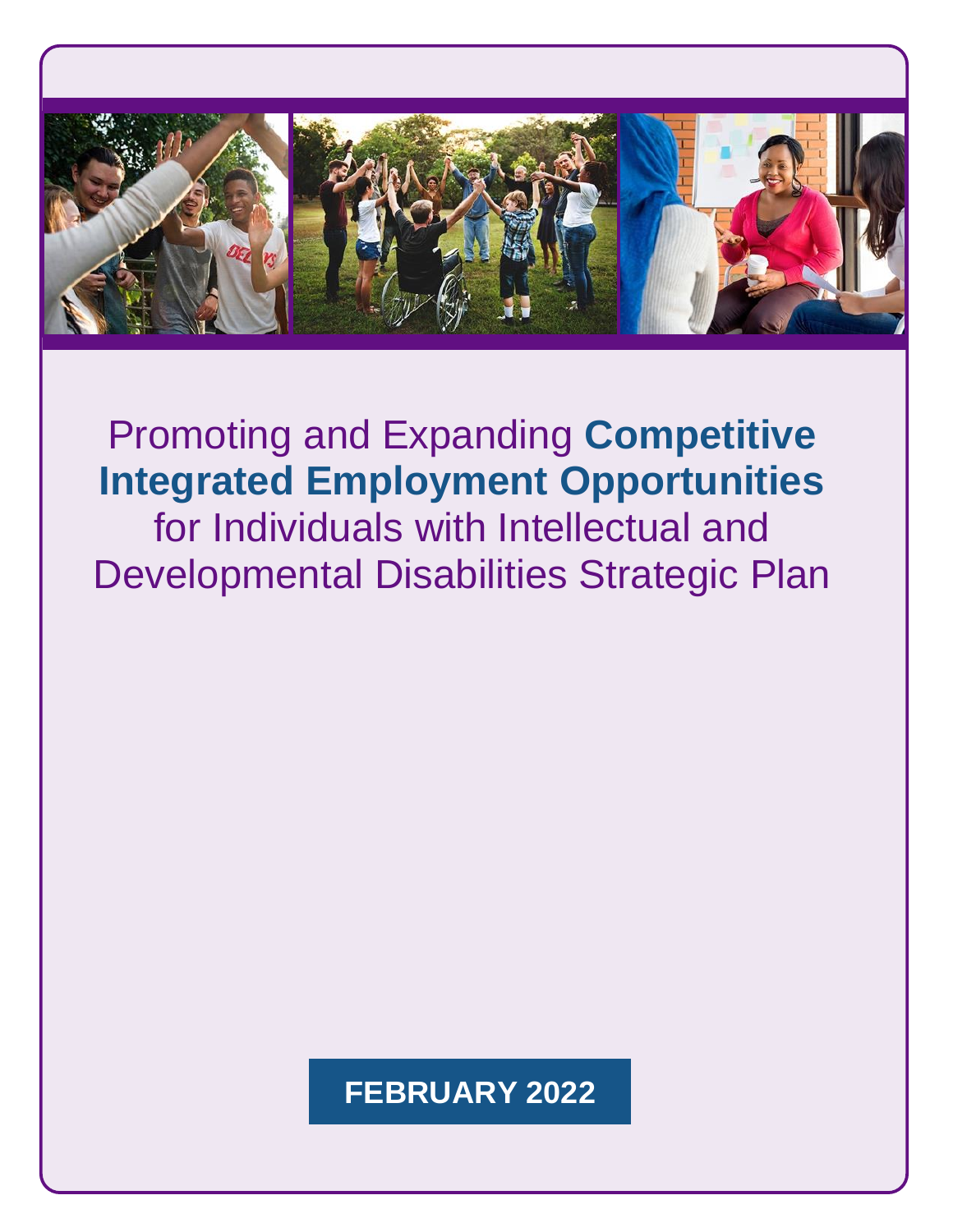# **Table of Contents**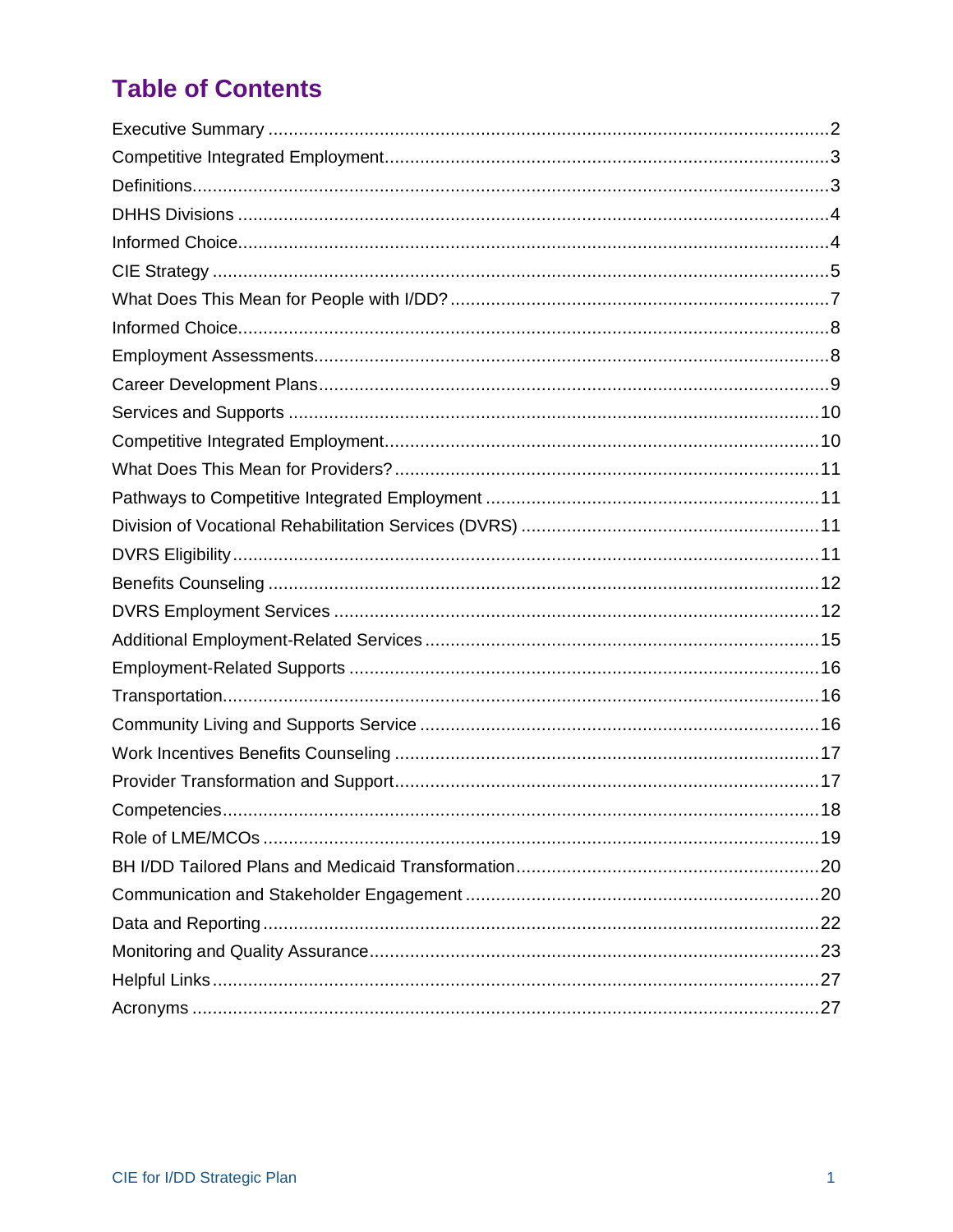# <span id="page-2-0"></span>**Executive Summary**

The NC Department of Health and Human Services (DHHS) is committed to facilitating and expanding opportunities for individuals with disabilities to fully engage in their communities. As part of this commitment, DHHS is transforming services and systems to support individuals with disabilities to achieve their employment goals. DHHS believes that all individuals have the right to work in integrated settings and earn competitive wages and benefits in Competitive Integrated Employment. Over the next five (5) years, DHHS will work in collaboration with individuals, families, caregivers, and guardians, as well as local, state and federal partners, providers, advocacy organizations, and other stakeholders to implement the *Promoting and Expanding Competitive Integrated Employment Opportunities for Individuals with Intellectual and Developmental Disabilities Strategic Plan* to help individuals with intellectual and developmental disabilities make informed choices, achieve their employment goals and to safely transition out of segregated and/or sheltered settings.

The *Promoting and Expanding Competitive Integrated Employment Opportunities for Individuals with Intellectual and Developmental Disabilities Strategic Plan* (CIE for I/DD Strategic Plan) is a result of a Memorandum of Understanding (MOU) with two disability advocacy organizations, Disability Rights NC (DRNC) and the Center for Public Representation (CPR). This MOU was created in response to a demand letter from DRNC and CPR alleging that the State of North Carolina violated the Americans with Disabilities Act (ADA) and the Supreme Court's decision in Olmstead by failing to serve individuals with intellectual and developmental disabilities (I/DD) in integrated employment settings appropriate to their needs by June 2020.

This document outlines the phased approach DHHS will take to promote and expand Competitive Integrated Employment (CIE) opportunities for individuals with I/DD. Specific actions include establishing a clear pathway to CIE for people with I/DD; ceasing new admissions to services in Adult Developmental Vocational Program (ADVP) settings by July 1, 2022; completing employment assessments with people engaged in services in ADVP settings; providing individuals with I/DD with resources needed to make an informed choice about CIE; completing Career Development Plans with individuals who decide to pursue CIE or are undecided; making guidance, education, technical assistance and other resources available to providers; establishing core competency training and training requirements for providers; and ensuring collaboration between key DHHS divisions.

DHHS is excited to enter the next phase of transformation and build upon our history of supporting North Carolinians with disabilities as fully included members of the community. The CIE for I/DD Strategic Plan aligns with North Carolina's Olmstead Plan and reflects our commitment to advancing equity and inclusion. Recognizing that transformation can be difficult, our goal is to support individuals, families, caregivers and providers through this process through communication, education, and technical assistance, along with other supports and services, as outlined in this document. Full implementation of this plan is subject to the availability of funds, which DHHS will request from the General Assembly in support of these efforts.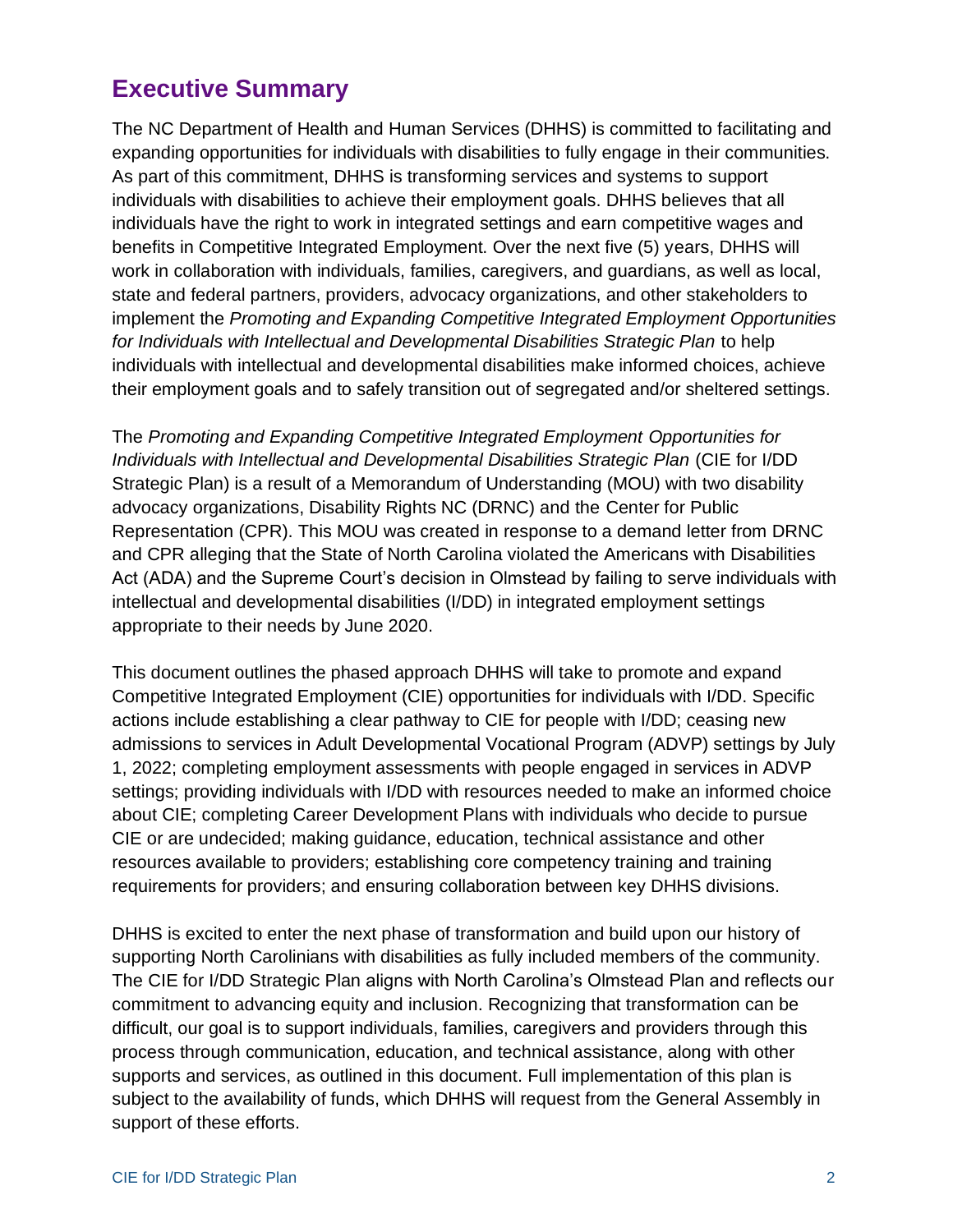# <span id="page-3-0"></span>**Competitive Integrated Employment**

Competitive Integrated Employment (CIE) CIE means working in the community alongside other employees without disabilities, earning at least minimum wage and getting the same workplace benefits and opportunities as other employees doing the same job. CIE includes full-time and part-time employment, as well as self-employment and business ownership. CIE helps individuals become more fully engaged in their communities, enhance social connectedness, and be more empowered for self-driven decision-making.

CIE is for everyone. There are no minimum qualifications and even those with the most significant disabilities can work with the right job supports in place. Title I of the Americans with Disabilities Act (ADA) of 1990 protects people with disabilities from discrimination in the workplace and requires employers to offer reasonable accommodations for the hiring process and on the job. Reasonable accommodations are individualized based on a person's needs in the workplace and can include things like interpreters for people who are Deaf, visual aids for people who are blind, accessible public spaces, and quieter workspaces.

CIE does not include work completed in sheltered, non-integrated settings, work that pays less than minimum wage, and work that does not offer opportunities for advancement. Examples of sheltered non-integrated settings include Adult Developmental Vocational Programs (ADVPs) and other day services offered in ADVP settings. Although these settings may provide some benefit, they do not fully realize the promise of CIE which promotes equal opportunity and an integrated life in the community for all, regardless of disability status.

# <span id="page-3-1"></span>**Definitions**

The following terms are commonly used throughout this document:

- **Adult Developmental Vocational Program (ADVP)** is a service that provides organized developmental activities for individuals with intellectual or developmental disabilities (I/DD) to prepare to live as independently as possible. ADVPs provide opportunities for enjoyment of leisure activities and the development of community living skills, vocational adjustment, work activity training, and personal skill development. ADVP services are generally provided in an ADVP setting and are paid for with state funds and through private pay arrangements.
- **Adult Developmental Vocational Program Setting** is the setting in which ADVP and other sheltered/segregated services are provided.
- **In Lieu of Services** are services and/or settings not covered under the Medicaid State Plan, but that are medically appropriate, cost-effective alternatives to services that are covered.
- **Day Components of ICF IID In Lieu of Service in ADVP Setting** is one part of a Medicaid- funded service that is provided in an ADVP setting. This service provides structured day services, including vocational and pre-vocational services. Other services associated with the ICF IID In Lieu of Service are not directly addressed in this plan.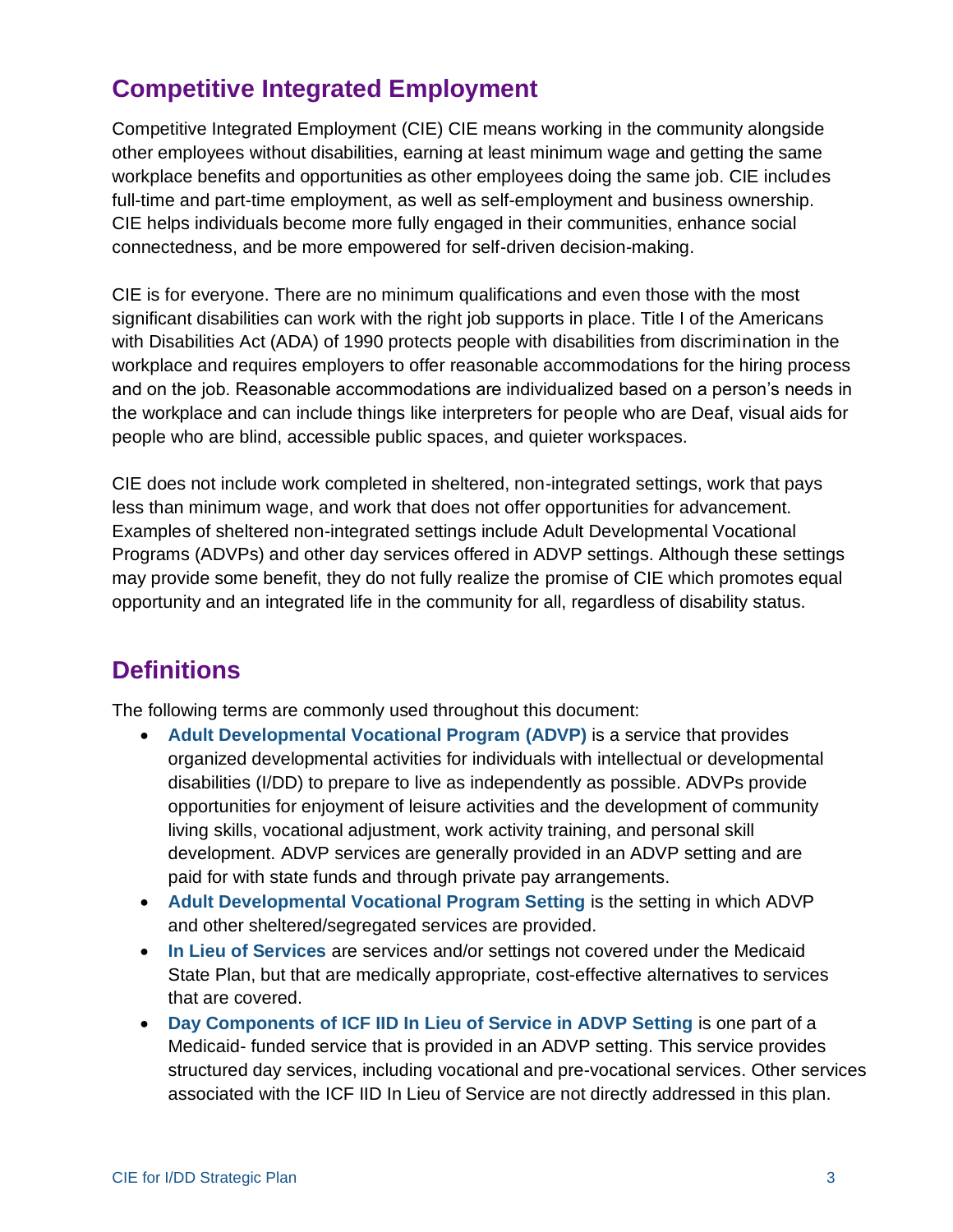# <span id="page-4-0"></span>**DHHS Divisions**

The CIE for I/DD Strategic Plan requires clear communication and coordination among many key players. All are important in helping us achieve our goal. Some important NCDHHS divisions include:

- **Division of Health Benefits (DHB or NC Medicaid)** provides health insurance to over 2.1 million North Carolinians. NC Medicaid manages NC's Medicaid and NC Health Choice programs, pharmacy benefits and behavioral health services. NC Medicaid provides integrated, community-based employment services for people with Medicaid through the 1915(b)(3) waiver, the NC Innovations waiver, and the NC Traumatic Brain Injury waiver.
- **Division of Mental Health, Developmental Disabilities and Substance Abuse Services (DMH/DD/SAS)** provides state funding for people I/DD to receive individualized, community-based supports and services, including employment supports and services. DMH/DD/SAS also provides funding to support prevention, treatment and recovery services for people with mental illness and substance use disorders.
- **Division of Vocational Rehabilitation Services (DVRS)** helps people with disabilities achieve their employment goals by providing direct and sponsored services. DVRS supports the development of individualized plans for employment (IPE) for those who are eligible, which may include a variety of employment services to aid in the achievement of CIE.

These divisions work collaboratively to advance shared objectives and efforts to expand and promote CIE for people with disabilities.

# <span id="page-4-1"></span>**Informed Choice**

Informed choice is based on the principle that everyone, regardless of disability status, is able to make choices if given the opportunity and support to do so. People are presumed competent to make decisions for themselves. Informed choice means that people make their own decisions based on complete and accurate information. It occurs when a person, with or without reasonable accommodations, understands all the options available to them, including the benefits and risks of their decisions. Additional components of informed choice, specifically related to vocational rehabilitation services, are defined within [34 CFR](https://www.law.cornell.edu/cfr/text/34/361.52) [361.52-Informed Choice.](https://www.law.cornell.edu/cfr/text/34/361.52) Informed choice is part of an ongoing process of engaging people in person-centered conversations about their goals. The process of informed choice doesn't have an end and doesn't just occur one time.

Informed choice is central to NC DHHS's plan to expand CIE opportunities for individuals with I/DD. Individuals, families, caregivers and guardians will be engaged regularly in conversations about employment goals and options. Information on all available options will be provided in a way that is easily understood and will include benefits, risks, and steps to move forward, if desired. Informed choice will include an opportunity to visit and observe people working in CIE and to talk with them about their experience. Choices are respected and individuals will not be forced to do something that they don't want to do.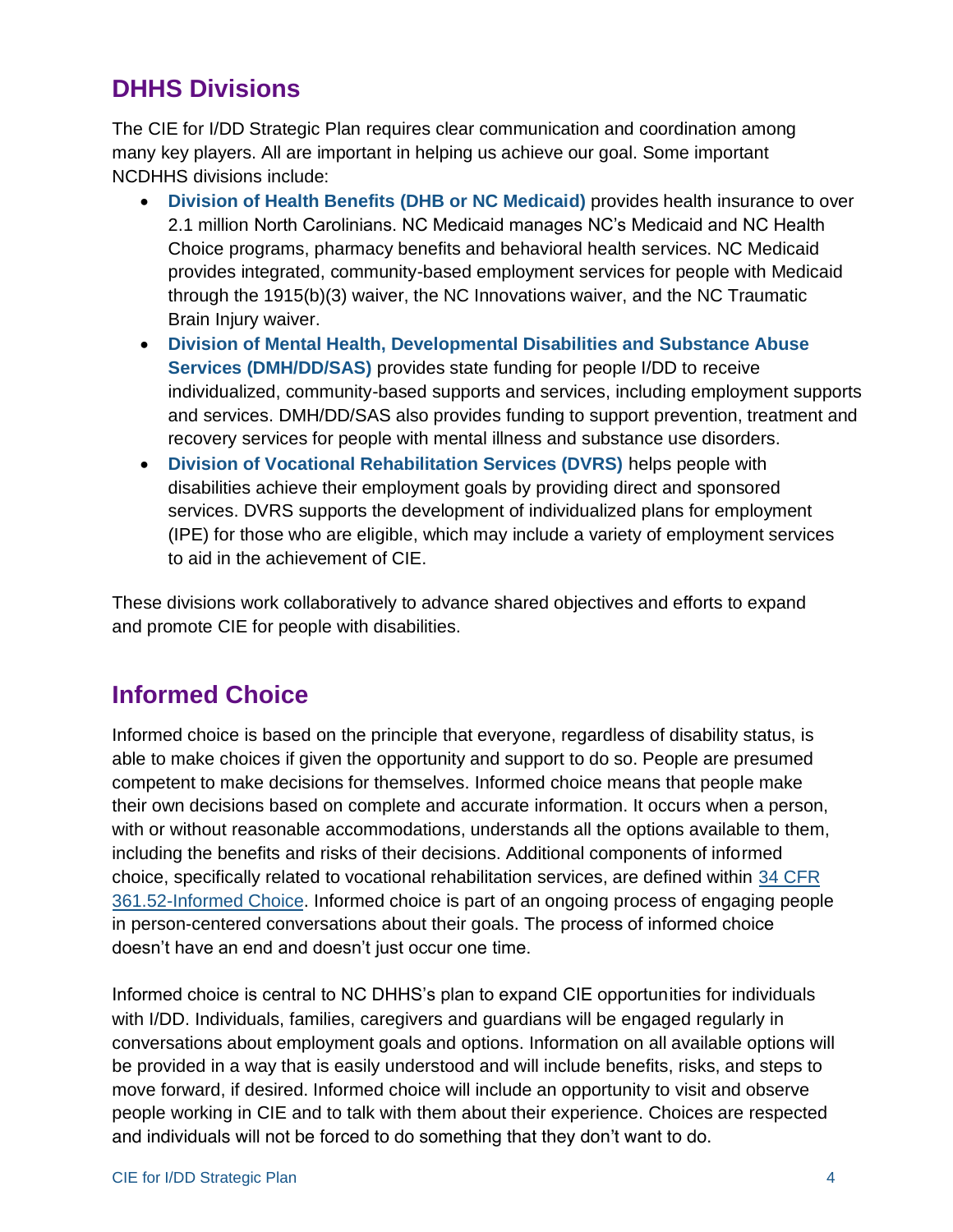Providers and direct support professionals play an important role in informed choice. They help ensure that the individual, family, care giver and/or guardian understand the breadth of options available, the benefits and risks of their choices, and the next steps needed to achieve their goals. Providers play an important role to help people connect with community resources that support accomplishing their goals.

Informed choice does not always result in a decision to pursue CIE. DHHS respects the informed choice of individuals who choose not to pursue CIE. DHHS will ensure that the informed choice process includes other options that are available to the individual.

DHHS will ensure informed choice through written policies and procedures, standardized assessment and career planning tools, provider competencies, training and technical assistance, and on-going monitoring. Each of these are discussed later in this document.

# <span id="page-5-0"></span>**CIE Strategy**

DHHS intends to update and reform its policies, procedures and practices to transition all funding for ADVP services and Day Components of ICF IID In Lieu of Services in ADVP settings to support only competitive employment in integrated settings by July 1, 2026. This is a big undertaking which will be embarked upon with a thoughtful and deliberated phased approach based on a solid foundation and history of work in this area.

Over the past decade, NC has taken significant steps to transform services and systems to support individuals with disabilities as fully included members of their communities. DVRS has long supported individuals with disabilities in their pursuit of CIE by providing a variety of vocation rehabilitation services needed to achieve one's vocational goals. This includes community-based assessments, internships and pre-employment transition services that have increased the number of people with disabilities employed in CIE. DVRS also provides career counseling to individuals known to DVRS who are employed in sheltered settings and receive subminimum wage and shares information to assist these individuals in making an informed choice about CIE.

State agencies have participated in various national training and technical assistance initiatives, and have ongoing conversations with other states, to design systems and supports that improve employment outcomes for people with disabilities in North Carolina. However, additional steps are needed to modernize support services and employment resources to create access to CIE for everyone.

This CIE strategy will be implemented over five (5) years. As implementation requires, the plan will evolve as needed. Considerable action is needed to ensure that each individual and family is engaged in the informed choice process and to support employment service providers during this transformation. The CIE strategy and plan will be implemented as funding is available. DHHS will be requesting funds from the NC General Assembly for implementation.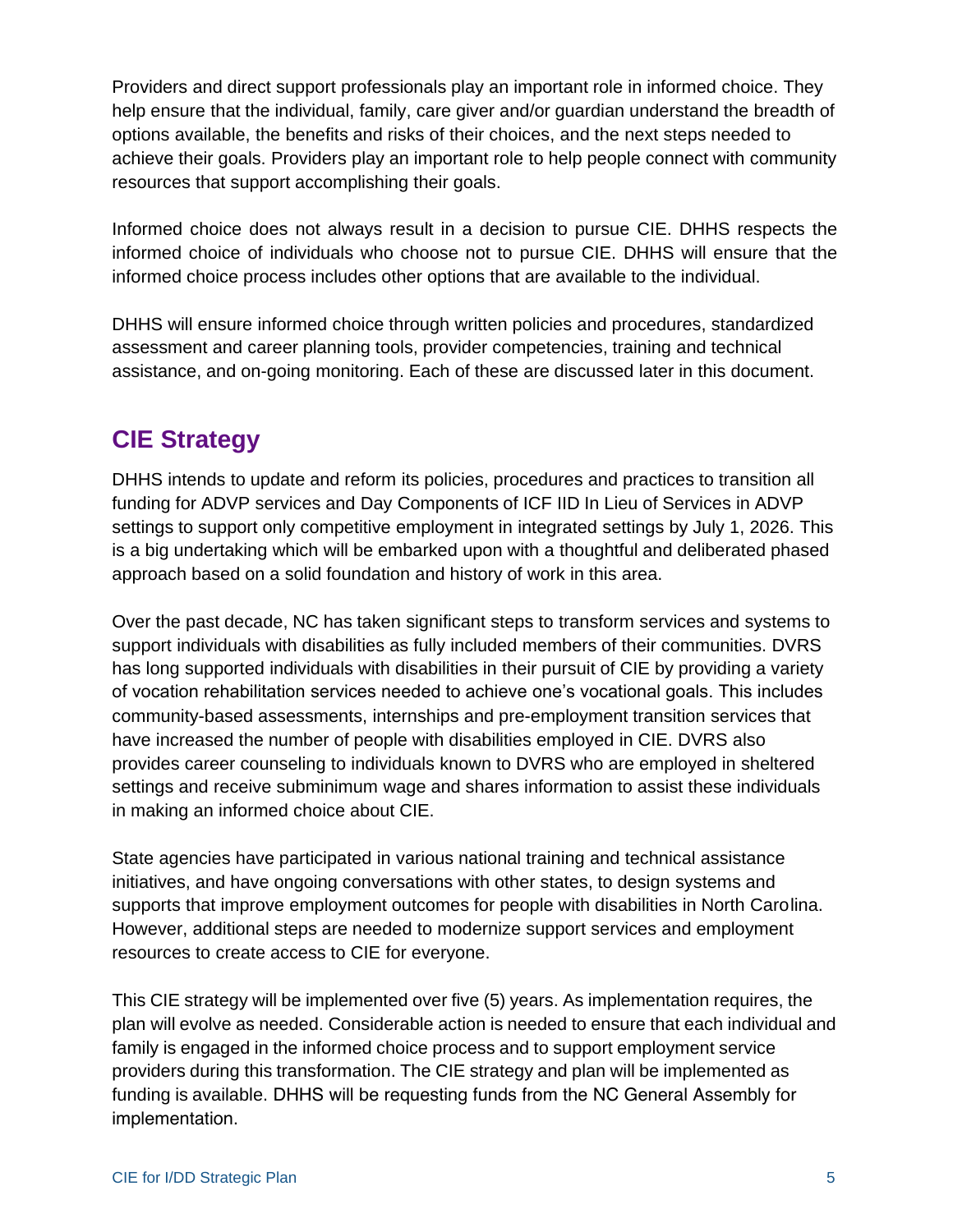The CIE for I/DD Strategic Plan's phased approach highlights:

- Informed choice
- Clear pathways to CIE
- Stakeholder engagement and communication
- Training and technical assistance
- Alignment of Medicaid and State-funded Supported Employment services

Subject to the availability of funding from the North Carolina General Assembly and any other available funding sources, DHHS action to be taken over the next five years includes:

- 1. **Prohibition on New Admissions to ADVP Services and Settings** Beginning July 1, 2022, there will be a prohibition on new admissions to ADVP services or any Day Component of ICF IID In Lieu of Services in ADVP settings.
- 2. **Employment Assessment** By July 1, 2023, an employment assessment will be provided to Individuals who have received ADVP services or any Day Component of ICF IID In Lieu of Services in ADVP settings. Assessments will also be provided to individuals who accessed these services at any point between January 1, 2020 and December 31, 2020 and are currently engaged with their Local Management Entity/Managed Care Organization (LME/MCO).
- 3. **Informed Choice About CIE** Individuals who engaged in any of the services mentioned above on or after January 1, 2020 will be provided with the resources necessary to make an informed choice about CIE.
- 4. **Career Development Plan -** Individuals who engaged in any of the services mentioned above on or after January 1, 2020 and who decide to pursue CIE and those who are undecided will have a Career Development Plan completed by July 1, 2023. Career Development Plans identify an individual's employment goals and objectives, the services and supports needed to achieve those goals and objects, the people/agencies assigned to help the person achieve their goals, potential obstacles to CIE, and the services and supports needed to overcome obstacles.
- 5. **Guidance, Education, Technical Assistance and Other Resources -** Guidance, education, technical assistance and other resources will be made available to providers of ADVP services and Day Components of ICF IID In Lieu of Services in ADVP settings. These resources will include training, information and guidance on appropriate engagement of individuals around the promotion of CIE and benefits of the system transformation.
- 6. **Core Competency Training and Training Requirements -** Core competency training and training requirements will be established for provider staff who are responsible for the provision of supported employment and other services that allow people with I/DD to work in CIE.
- 7. **Clear Pathway to Employment -** DHHS will ensure and promote collaboration between key agencies (DMH/DD/SAS, DHB, DVRS, and DSOHF) and establish a clear pathway to employment for people with I/DD.
- 8. **Provider Transformation -** Guidance and technical assistance will be available to providers of ADVP Services, through nationally recognized experts, to assist them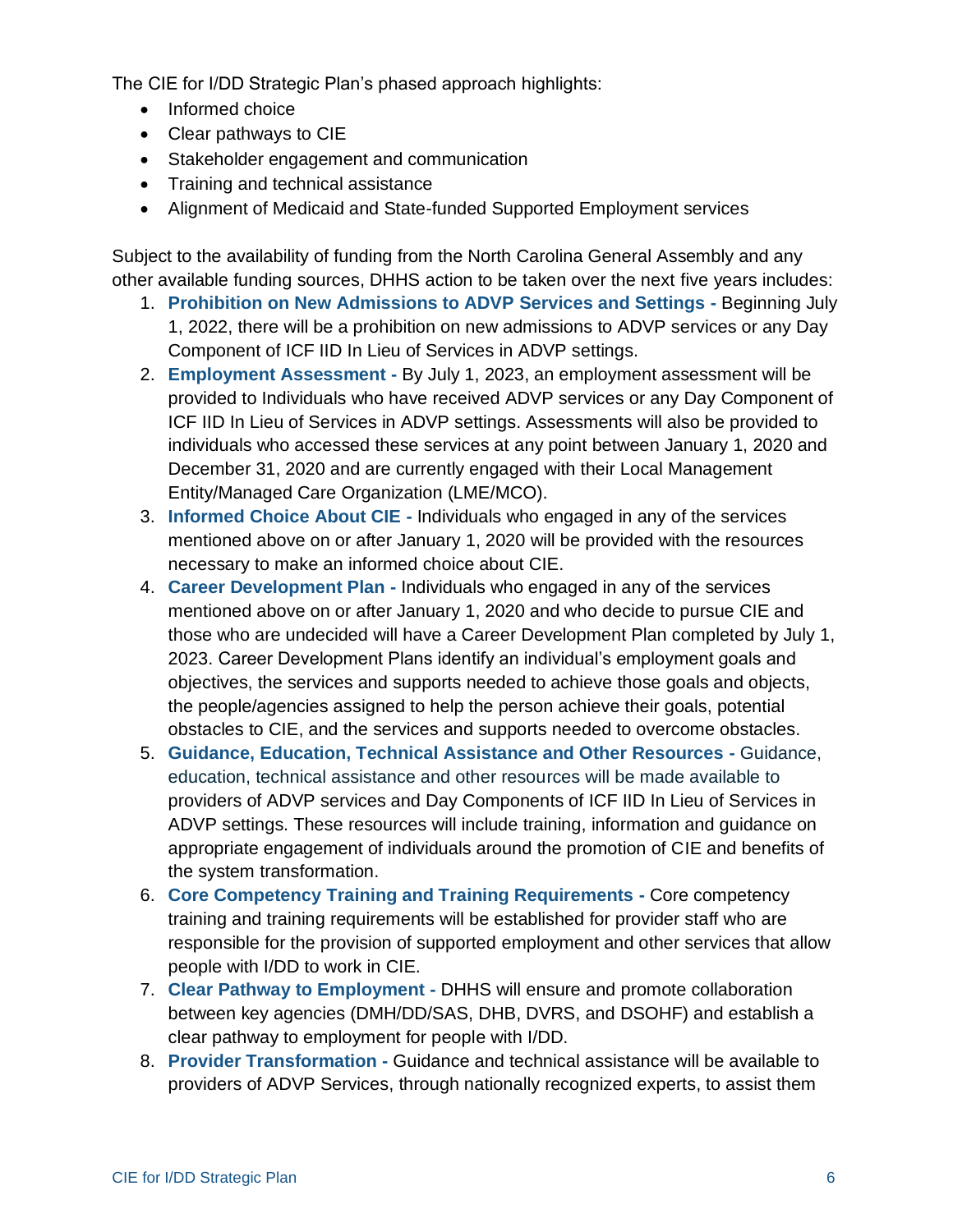with transforming their program and business models to become providers of, or to increase capacity within their existing, integrated employment services resulting in CIE. DHHS will seek financial incentives to further these transformation efforts.

# <span id="page-7-0"></span>**What Does This Mean for People with I/DD?**

Individuals actively receiving services in ADVP settings on July 1, 2022 – including ADVP services and the Day Component of the Medicaid ICF IID In Lieu of Service – can continue to receive those services until July 1, 2026. Subsequent to this date, DHHS will only fund CIE and no longer fund services in ADVP settings.

This means that people actively receiving services in ADVP settings on July 1, 2022 will need to transition out of these services. Most people will transition to other services and supports. This will be a big change. DHHS is working to ensure that each person with I/DD gets the support they need to make this transition safely and successfully.

Each person is unique and has different goals and preferences; therefore, these changes will mean different things for different people. Regardless, DHHS will ensure that people are given an opportunity to make an informed choice about CIE or other personalized day options.

Families, caregivers and guardians may also be concerned about what these changes mean. They may worry that their loved one will lose services or that there is no reason to change if they are already in a safe and stable environment. They may wonder how the individual will do at work in community settings.

Families and caregivers are key stakeholders for DHHS. We recognize the unique and critical role families play. Potential concerns experienced by families are critically important. DHHS will provide ongoing, accurate and up-to-date information to all stakeholders. Beginning in February 2022, DHHS will be hosting webinars, trainings and town halls to provide further details and ensure all questions regarding the transition are addressed. DHHS will be launching a CIE-specific web site with a virtual library of information and resources.

DVRS will continue to offer career counseling sessions at local ADVP worksites to all known workers with disabilities who are paid less than minimum wage. This career counseling focuses on the benefits of CIE and pathways to achieve CIE. This is based on Federal Requirements outlined in Section 511 of the Workforce Innovation Opportunity Act (WIOA). These requirements supplement, and do not replace, requirements of section 14(c) Certificate under the [Fair Labor Standards Act.](https://www.dol.gov/agencies/whd/special-employment) More information regarding the WIOA requirements can be accessed here.

DVRS will enhance career counseling services over the next year by including a peerinvolved process, increasing the frequency of career counseling sessions, and developing additional written materials to be made available to individuals and families on these topics.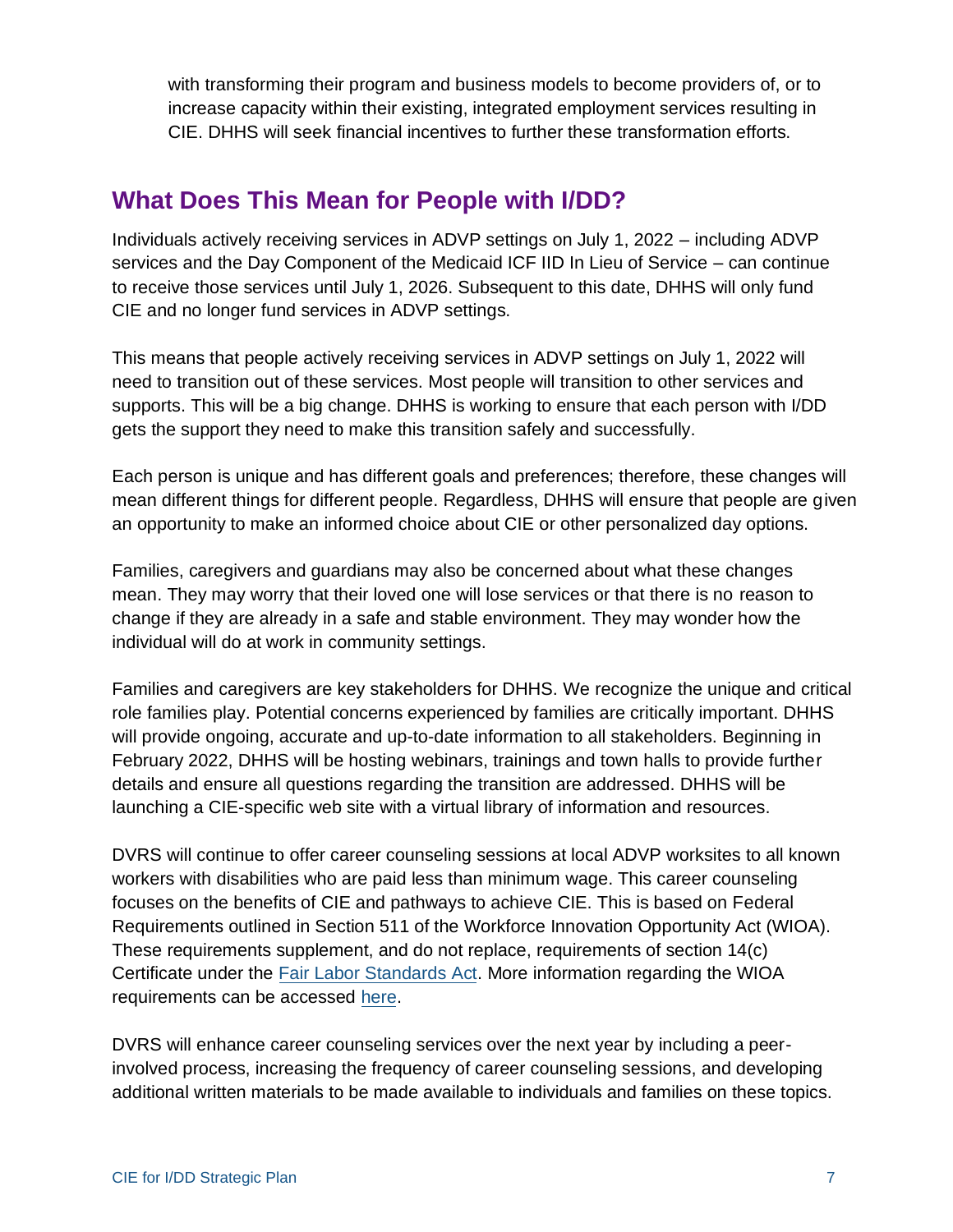<span id="page-8-0"></span>*Each person is unique and will be supported to follow their unique path to CIE. There are, however, several steps that most people will experience along their path:*



# *Informed Choice*

Each person with I/DD will be engaged in an ongoing informed choice process, where complete and accurate information about employment options will be provided. This will include discussion about personal goals as well as benefits, risks, potential barriers, and steps to move forward. This also includes visiting and observing CIE in action and talking to people in CIE about their experiences. This process will occur regularly, as people's interests and personal goals change over time. Reasonable accommodations will be provided as needed for the individual to participate in the informed choice process.

People who are receiving services in ADVP settings will begin to engage in an informed choice process about employment options beginning in 2022. This will include written and verbal information from DHHS, LME/MCOs, and future Behavioral Health I/DD Tailored Plans (BH I/DD Tailored Plan) and providers. DHHS will be hosting webinars and stakeholder meetings to provide information on this transition, services and supports available and informed choice. DHHS is available to answer questions along the way and will ensure that LME/MCOs (and future BH/IDD Tailored Plans) and providers engage each person in an informed choice process.

DHHS embraces informed choice. DHHS recognizes there will be people who choose not to pursue CIE. DHHS will ensure that people who make an informed choice not to pursue CIE receive information on other available options.

## <span id="page-8-1"></span>*Employment Assessments*

Each person with I/DD will be engaged in employment planning. Employment assessments are individualized assessments that describe a person's strengths and interests in employment. Everyone who receives services in ADVP settings will receive an employment assessment by July 1, 2023. This will be done during the next Person-Centered Plan (PCP) or Individual Support Plan (ISP) update. DHHS will facilitate this process by ensuring that tools are available to LME/MCOs (and future BH I/DD Tailored Plans) and providers, by providing training and technical assistance, and through direct monitoring.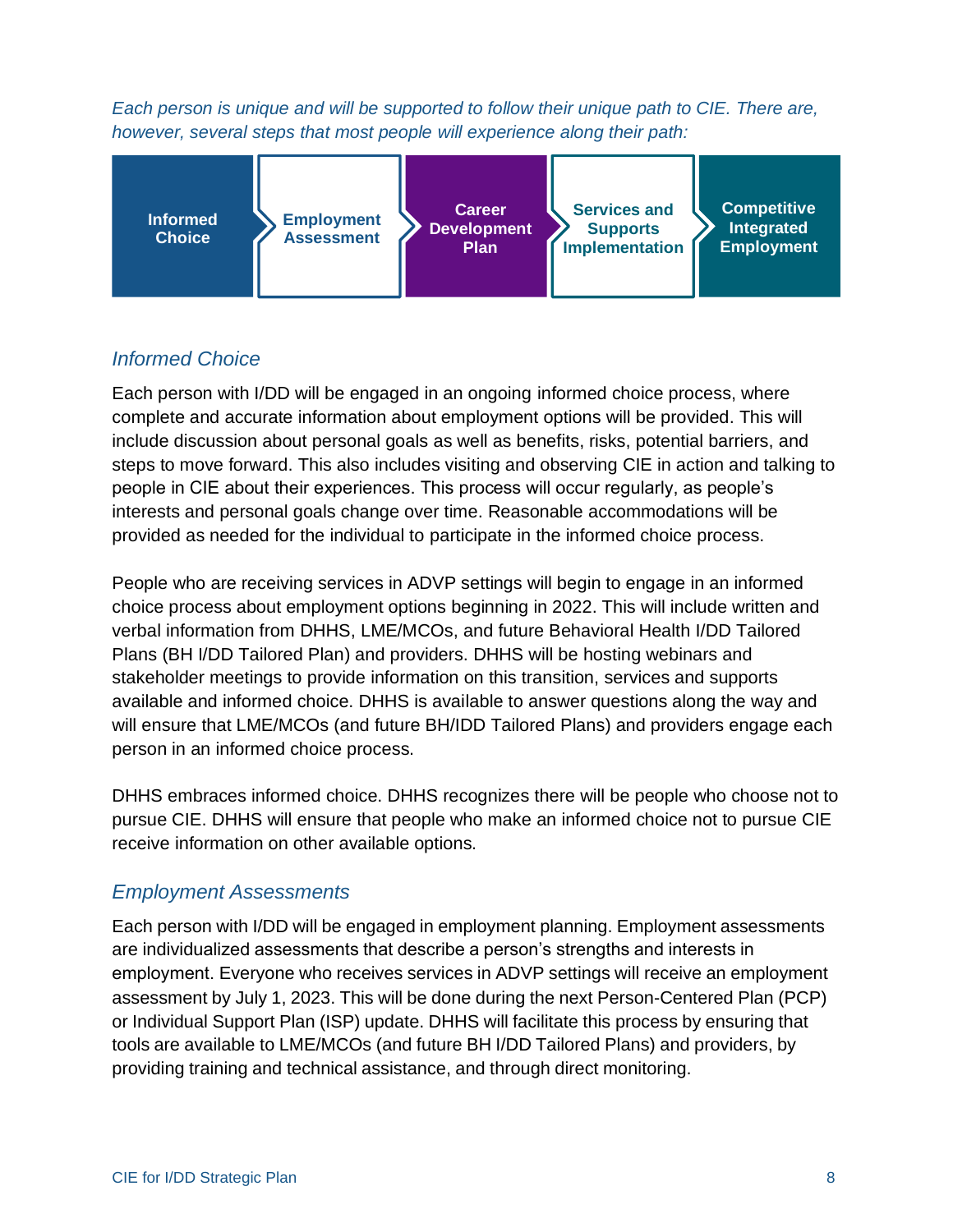Anyone who received services in an ADVP setting at any point since January 1, 2020 – even if they stopped receiving services in an ADVP setting since then – will be contacted by the LME/MCO (or future BH I/DD Tailored Plan) to participate in the informed choice and employment assessment process.

The employment assessment will be provided by the professional that typically helps the person with their PCP or ISP. This will either be the LME/MCO Care Coordinator (future BH/IDD Tailored Plan Care Manager) for people with I/DD receiving a Medicaid-funded service or the service provider for people with I/DD receiving a State-funded service. If the provider is unable to complete the employment assessment and the individual does not have Medicaid, a referral will be made to DVRS to complete the assessment.

This assessment will describe the strengths and interests of the individual. It provides the foundation for employment discovery activities. Families, caregivers and guardians will be engaged in the employment assessment process during the PCP or ISP process as well.

LME/MCOs (and future BH I/DD Tailored Plans) will be responsible for providing oversight of the Career Development process in their provider networks. DHHS will facilitate this work, provide training and technical assistance, provide tools to complete the assessment and will monitor progress, as described later in this document.

### <span id="page-9-0"></span>*Career Development Plans*

Each person with I/DD will have a Career Development Plan, which will become part of the person's Individual Service Plan (ISP) or Person-Centered Plan

(PCP). Career Development Plans include:

- A person's employment goals and objectives
- Services and supports needed to achieve employment goals and objectives
- The people, agencies and providers that will assist the person in reaching their employment goals and objectives
- Obstacles and barriers to CIE
- Services and supports needed to overcome obstacles and barriers to CIE.

Everyone who completes the employment assessment and chooses to seek CIE will work with their LME/MCO (or future BH I/DD Tailored Plan) if they have Medicaid or their current provider if they are receiving State-funded services by July 1, 2023. This will be done during the next Person-Centered Plan (PCP) or Individual Support Plan (ISP) update if currently receiving services. If the individual is not receiving any Medicaid or State-funded services, DHHS will facilitate this process by ensuring that tools are available to LME/MCOs (and future BH I/DD Tailored Plans) and providers, by providing training and technical assistance, and through direct monitoring.

The employment assessment and Career Development Plan will be facilitated and developed by a qualified employment professional or the LME/MCO Care Coordinator (future BH I/DD Tailored Care Plan Manager) who has been trained in employment services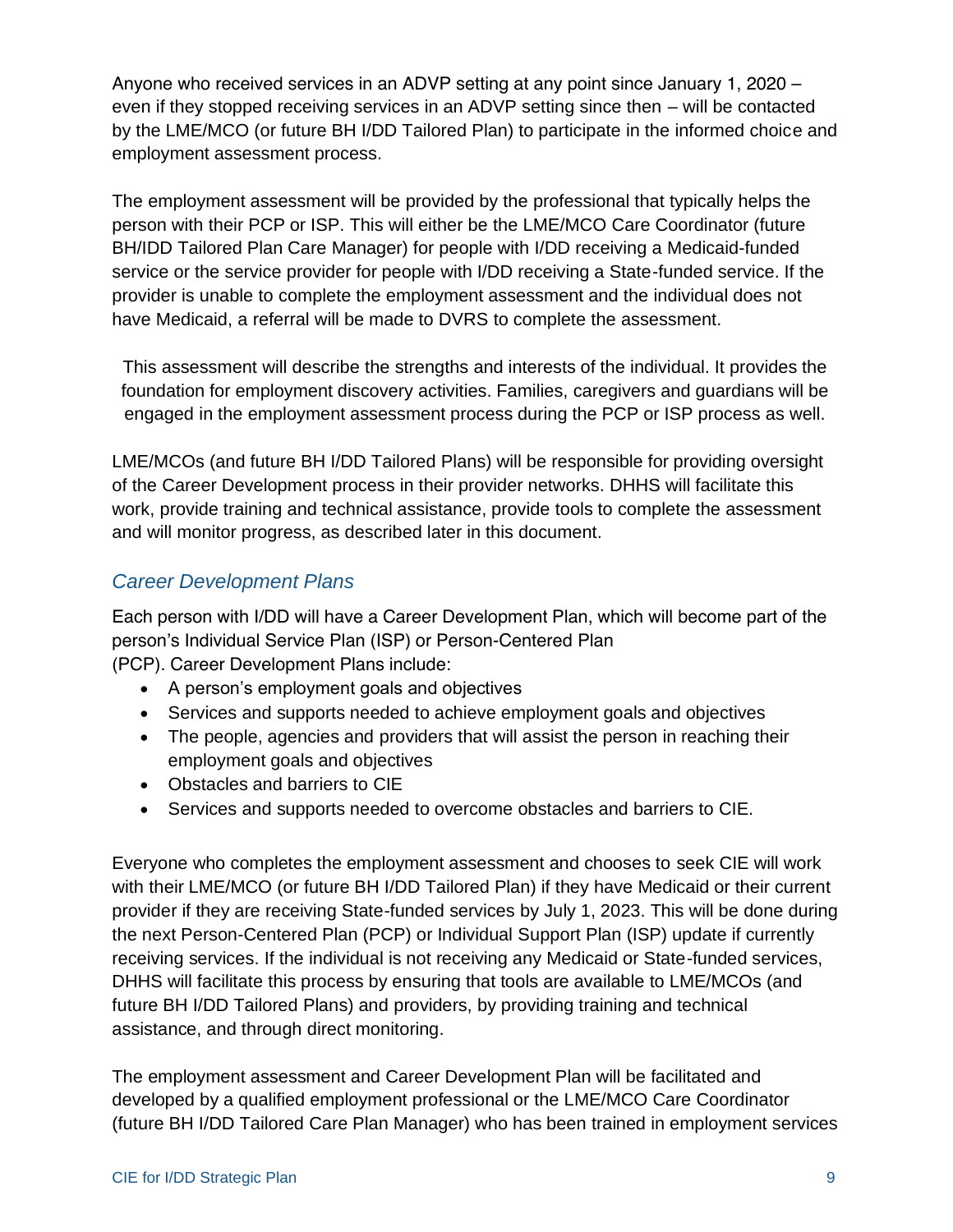and has achieved core competencies on CIE for Care Coordinators/Managers. The Career Development Plan will identify employment goals, the people (including agencies and providers) who will help the person achieve their goals, and the services and supports necessary to achieve the goals and will become part of the PCP or ISP.

The Career Development Plan is highly individualized, so next steps will vary greatly depending on the individual. Services and supports will be put into place based on the Career Development Plan. The LME/MCO (or future BH I/DD Tailored Plan) and/or provider will assist the individual along the way. Obstacles and barriers will be addressed to ensure a safe and successful outcome.

DHHS will provide a Career Development Plan template and a Career Development Planning Assessment by Spring 2022 for use by LME/MCOs (and future BH I/DD Tailored Plans) and providers. DHHS will provide live and recorded training for all users, including individuals and families in Summer 2022. DHHS will ensure that LME/MCO Care Coordinators (and future BH I/DD Tailored Plans Care Managers) are trained in the use of the Career Development Planning Assessment and the completion of Career Development Plans.

Individuals referred to DVRS and found eligible will follow the VR process, as appropriate, which includes:

- Comprehensive Assessment
- Development of an Individualized Plan for Employment (IPE)
- Service Implementation
- VR Case Closure

## <span id="page-10-0"></span>*Services and Supports*

Individuals with I/DD will receive the services and supports necessary to pursue CIE and overcome any barriers to CIE based on the Career Development Plan and funding availability. This will vary greatly from one individual to the other. Many of the supports and services available are outlined in the Pathways to Competitive Integrated Employment section below.

# <span id="page-10-1"></span>*Competitive Integrated Employment*

Each person who chooses to pursue CIE will be supported on their pathway to their goal of achieving CIE. However, it is important to note that informed choice does not end once someone obtains CIE. All individuals receiving Medicaid or State-funded supports and services will be engaged in the informed choice process.

Support is also available to help people with I/DD maintain employment, advance in employment or find new employment. For eligible individuals, additional support is available through DVRS to acquire new job skills through training, college and career readiness programs, or other post-secondary education opportunities in pursuit of CIE.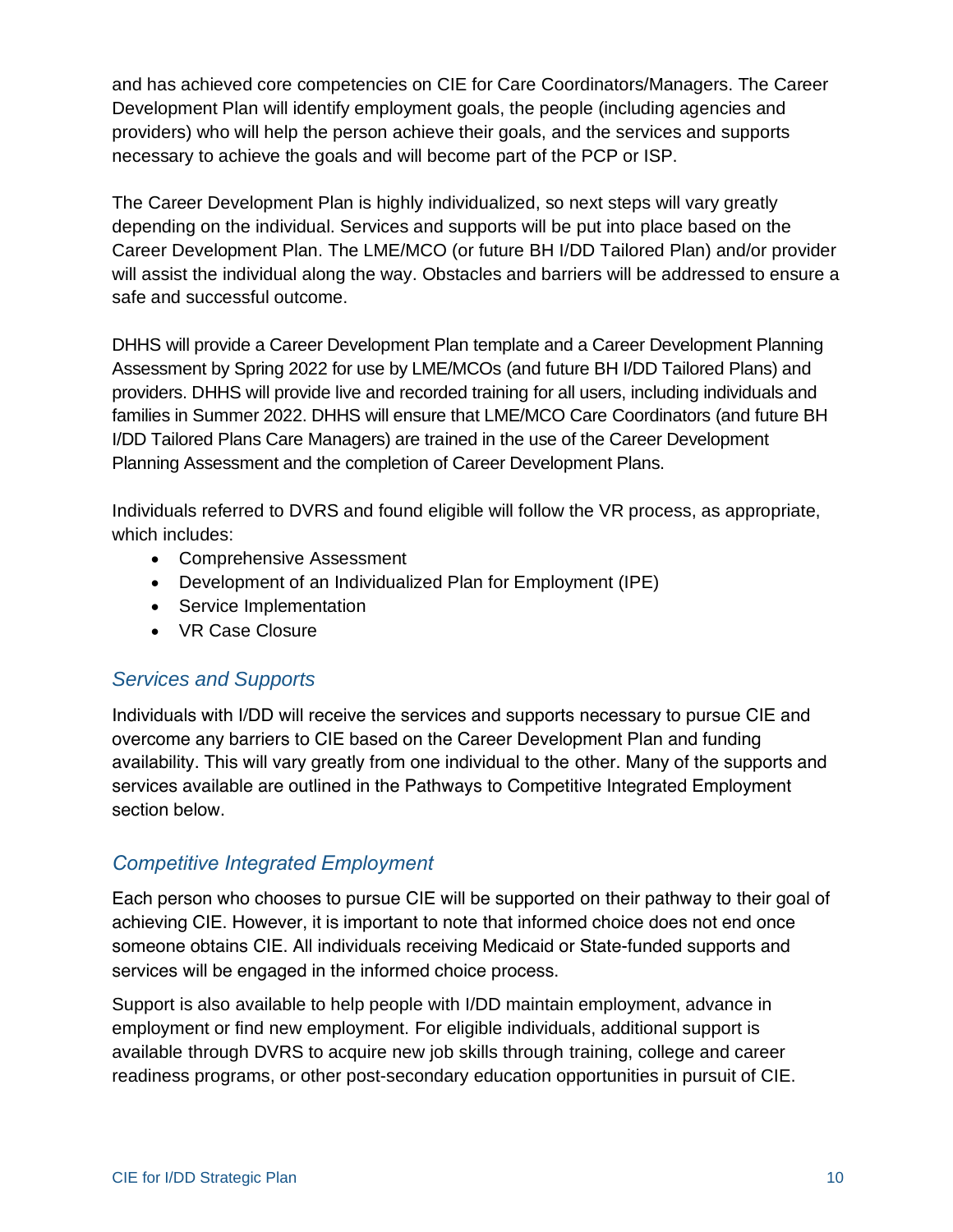# <span id="page-11-0"></span>**What Does This Mean for Providers?**

Providers of ADVP services and Day Components of ICF IID services provided in ADVP settings will need support and guidance to transform into new service models or increase capacity in existing Individual Supported Employment services that move people with I/DD toward CIE.

ADVP providers will play a critical role in assisting individuals and families to understand and engage in CIE. DHHS will make guidance and technical assistance available to providers of these services through nationally recognized experts. DHHS will also provide training and technical assistance to certain LME/MCO staff, including Care Coordinators (and future BH I/DD Tailored Plan Care Managers).

Additional information on support for providers will be added to the [DHHS CIE web pages](https://www.ncdhhs.gov/about/department-initiatives/competitive-integrated-employment) as it becomes available.

# <span id="page-11-1"></span>**Pathways to Competitive Integrated Employment**

DHHS will ensure that there are clear pathways to CIE. It is important to note that there is **no wrong door** to pursuing CIE. People with I/DD can start exploring CIE from wherever they are.

### <span id="page-11-2"></span>*Division of Vocational Rehabilitation Services (DVRS)*

The primary pathway to CIE for most North Carolinians with disabilities is through DVRS. These services are available statewide assist individuals with disabilities in achieving their CIE goals. DVRS can provide employment counseling and guidance, education, training, job placement assistance, assistive technology and many other services, depending on what is required to meet the goal of CIE.

For more information, check out these publications:

- [Value Realized:](https://www.ncdhhs.gov/documents/files/vrvaluerealized-wr2-12-15-2017/download) [Partners on the Path to Your Career](https://www.ncdhhs.gov/documents/files/vrvaluerealized-wr2-12-15-2017/download)
- [The VR Advantage](https://www.ncdhhs.gov/media/754/open)

Anyone can make a referral to DVRS, including individuals, guardians, family members, service providers, LME/MCO or Tailored Plan, and health care professionals. Individuals can begin to receive Medicaid or State-funded Supported Employment services through their LME/MCO or Tailored Plan while working with DVRS to pursue CIE.

### <span id="page-11-3"></span>*DVRS Eligibility*

If you receive disability benefits – Social Security Disability Insurance (SSDI) or Supplemental Security Income (SSI) – from the Social Security Administration or have a have a "Ticket to Work," you are eligible for VR services. If you are not an SSDI/SSI beneficiary, you may be eligible for VR services if you: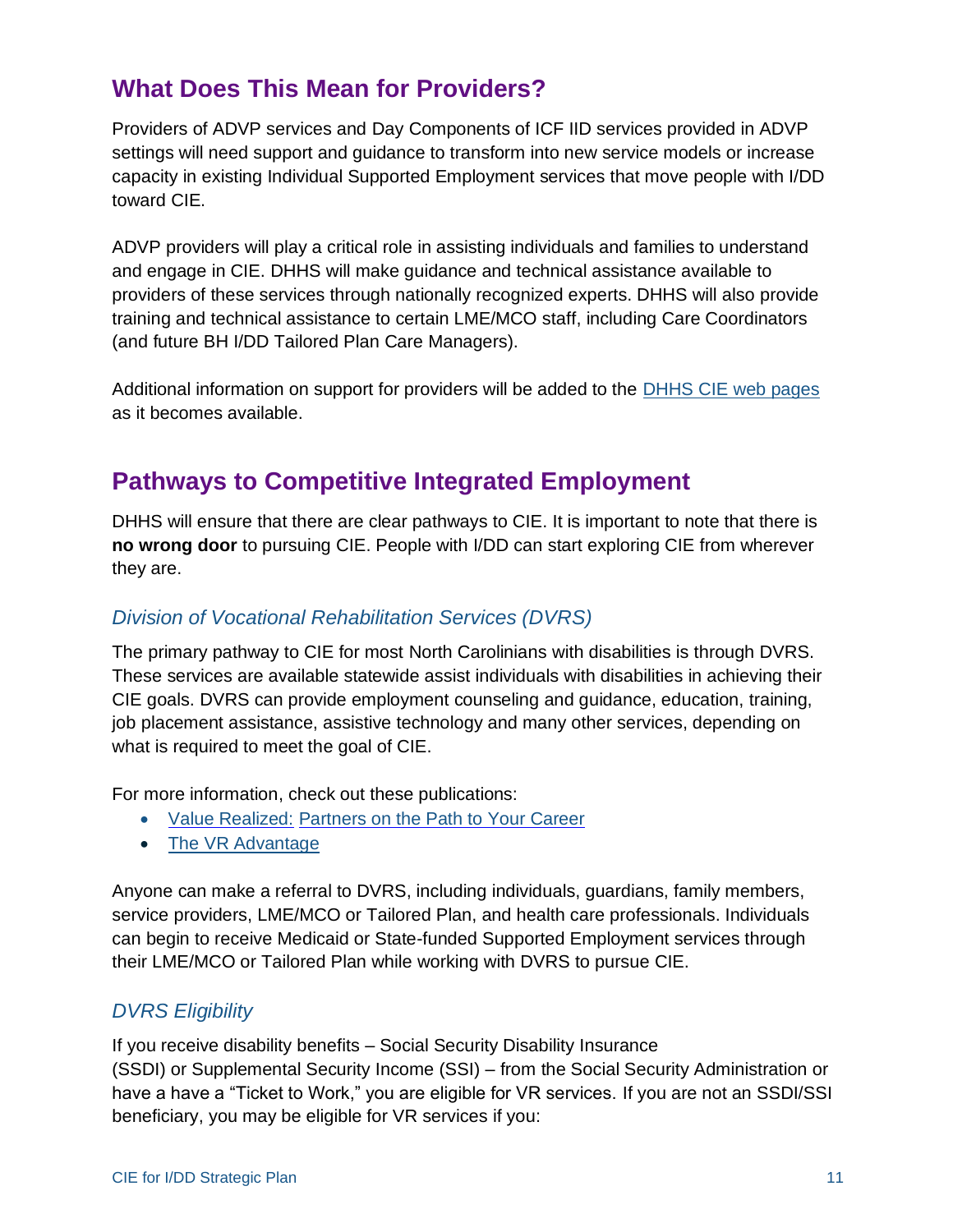- Have a disability that affects your ability to find a job, keep working or advance professionally
- Require VR services to overcome a disability-related barrier to employment success

There is no cost to apply or to find out if you are eligible. VR services are available statewide through a network of local offices. Contact a VR [office](https://www.ncdhhs.gov/divisions/dvrs/vr-local-offices) near you for more information or to apply for services.

### <span id="page-12-0"></span>*Benefits Counseling*

Understanding how earned income can impact medical and cash benefits is key to making an informed choice about pursuing CIE. Benefits Counseling program includes:

- Information on the impact of earned income on your public benefits, medical insurance, and financial independence
- Overview of Social Security's [Ticket to Work](https://choosework.ssa.gov/library/meet-ben-an-introduction-to-ticket-to-work) program
- Explanation of [Work Incentives](https://choosework.ssa.gov/about/work-incentives/index.html) that help you transition to CIE
- Planning assistance to help you achieve your goals for CIE
- Referral to support services as needed

For more information on benefits counseling, visit:

• [DVRS Work Incentives and Benefits Counseling](https://www.ncdhhs.gov/divisions/vocational-rehabilitation-services/work-incentives-and-benefits-counseling)

 $\blacksquare$ 

• [North Carolina Benefits Counseling Services](https://www.servicesource.org/north-carolina-benefits-counseling-services/)

If an individual expresses interest in CIE through the informed choice process, they will be connected with a counselor in their local VR office for more information.

#### **Choosing Competetive Integrated Employment**

#### **START HERE**

- •*Informed Choice –* Individual in ADVP setting receives information to help them decide if they will pursue CIE
- *Career Counseling –* DVRS delivers information about services that support individuals pursuing CIE
- •*Employment Assessment –* All individuals in ADVP settings will receive and Employment Assessment and create a Career Development Plan from their service provider or LME/MCO

#### **Vocational Rehabilitation Services (DVRS)**

- Complete application to determine eligibility for VR services
- •If eligible, develop Individualized Plan for Employment with services that support successful attainment of employment goal
- Care Coordinators will work with VR counselors to ensure that individuals who need them will have longer-term job supports in place when VR case is successfully closed.

#### **Long-term Supported Employment Services (NC Medicaid and DMH/DD/SAS)**

- Long-term Supported Employment services and job supports can be received while pursuing and maintaining CIE
- Medicaid, Medicaid Waiver and State-funded employment services are available through LME/MCOs or future Tailored Plan

■

• LME/MCO, future Tailored Plan or applicable service provider will deliver Care Management

## <span id="page-12-1"></span>*DVRS Employment Services*

DVRS offers a variety of services and supports to help individuals with disabilities reach their employment goals. In collaboration with a VR Counselor, an eligible individual with a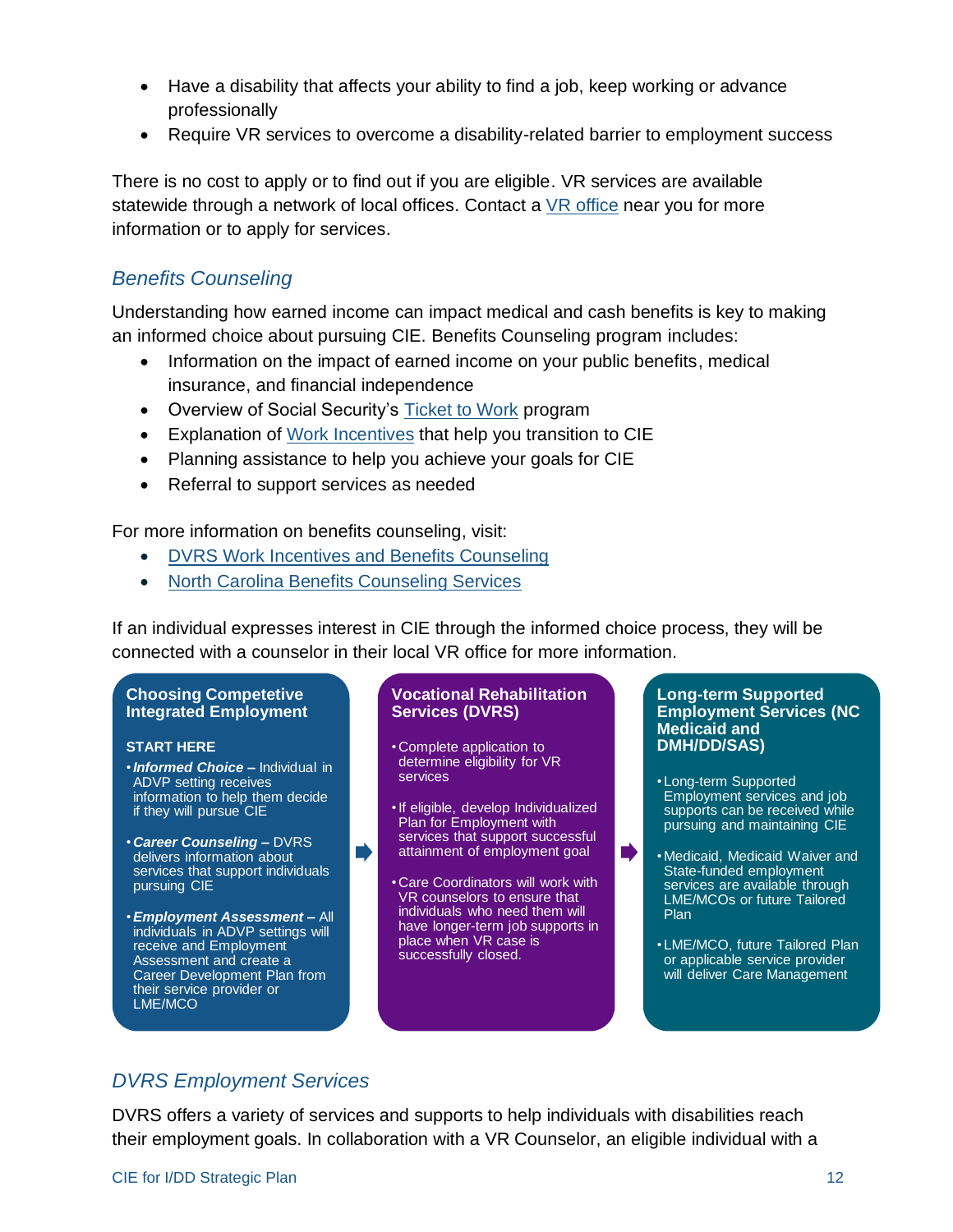disability will establish a goal for CIE based on their unique skills and abilities and develop an Individualized Plan for Employment (IPE), a person-centered plan that outlines the services and supports required to help the individual achieve their CIE goal.

The IPE may include some of the services listed below:

- Career assessments and counseling
- Job skills training
- Assistive technology evaluations, equipment and training
- Rehabilitation engineering services
- Internship, Supported Internship and other On-the-Job (OTJ) training
- Job placement assistance
- Job coaching
- VR Supported Employment
- Customized Employment
- [Individual Placement and Support \(IPS\)](https://www.ncdhhs.gov/documents/individual-placement-and-support)
- Self-employment assistance

For more information, download the [IPE Handbook.](https://www.ncdhhs.gov/documents/files/2017ipehandbook-wr/download)

Each VR office will identify one or more I/DD liaison counselors who will serve as the point of contact for ADVP referrals and will facilitate a streamlined process for supporting individuals referred from ADVPs through application, eligibility and development of an IPE.

Individuals with most significant disabilities will not be deemed ineligible for services because of a need for long-term employment supports. Long term job support needs, providers and funding source must be identified through the LME/MCO (or future BH I/DD Tailored Plan) and included in the IPE. If such funding is not identified, the individual will receive a certificate of ineligibility and will access Supported Employment and other employment related supports through the LME/MCO (or future BH I/DD Tailored Plan).

DVRS Employment Services to assist individuals with most significant disabilities in their pursuit of CIE may include:

### JOB SKILLS TRAINING

If an eligible individual's chosen career goal requires additional training, such training may be included on the IPE. Such training might include training through a service provider (such as hands-on training through time-limited supported employment services or customized employment), through community college or university training (when required by the job goal) or through community-based internships.

### VR SUPPORTED EMPLOYMENT

A time-limited service provided by DVRS through community employment service providers that offers hands-on job training, and job coaching to help with learning and keeping CIE. Long-term support needs must be identified and funding confirmed before finalizing the IPE to ensure CIE success following DVR case closure.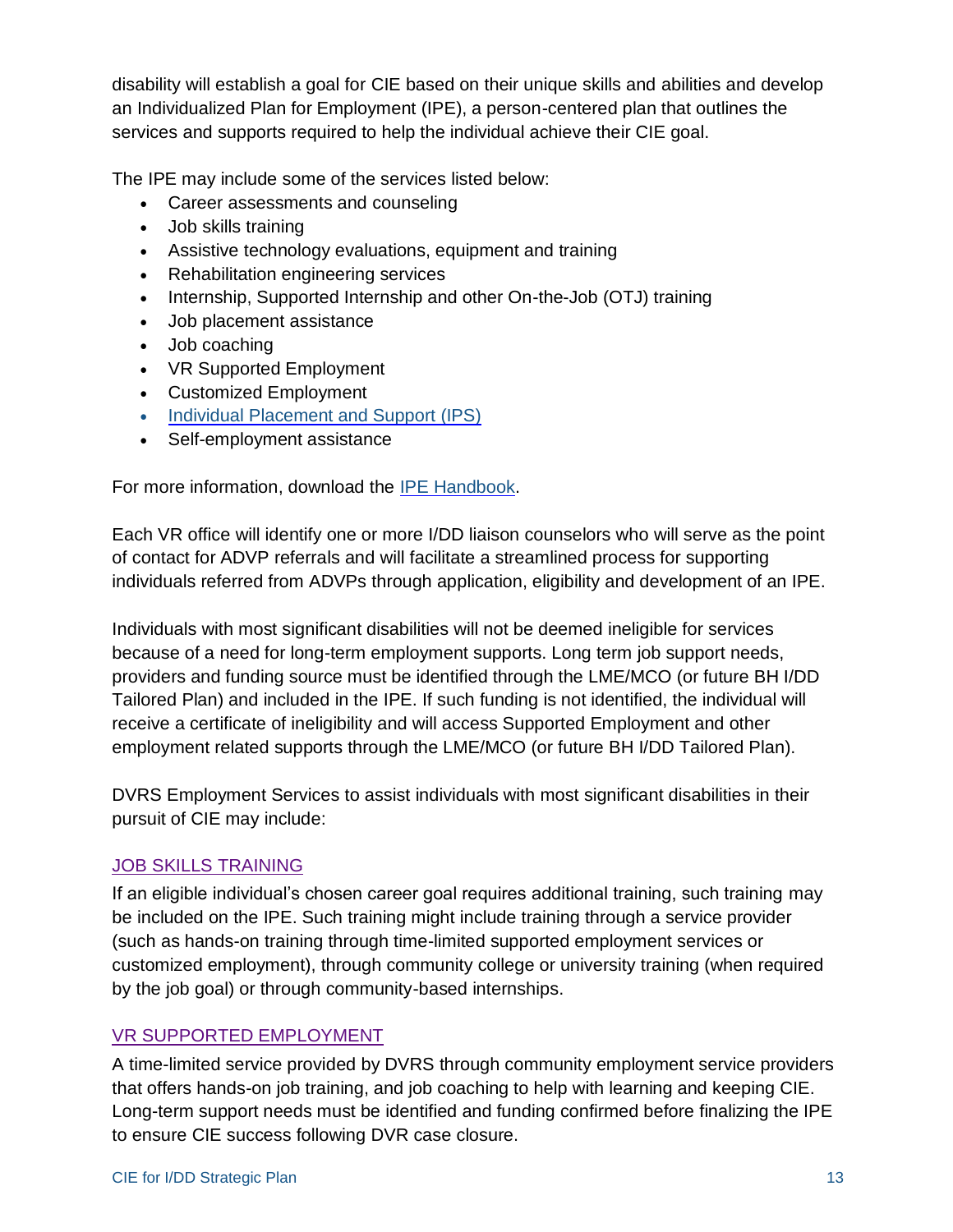### Customized Employment

Customized Employment (CE) is a flexible process designed to personalize the employment relationship between a job candidate or employee and an employer in a way that meets the needs of both. It is based on identifying the strengths, conditions, and interests of a job candidate or employee through a process of discovery. CE represents a specific set of techniques and strategies that differentiate it from other forms of community employment. CE is based on the fundamental elements of Supported Employment but differs in important ways. CE is not "better" than other approaches, but there are circumstances when CE is a preferred option, especially when an individual faces multiple and/or complex barriers to attaining meaningful work.

Customized employment is a personalized option that allows individuals with disabilities to engage with employers to negotiate job tasks/duties with a goal of improving overall production in the workplace. Employers are able to determine specific needs and meet such needs with a well-matched, qualified employee.

### Supported Internships

Supported internships are time limited, work-based experiences developed in competitive integrated work environments to allow an individual to explore jobs and make an informed choice about their employment goals.

DVRS is currently piloting two projects that offer work-based learning experiences with wages and supports funded by DVRS. In some cases, hiring requirements may be waived for those who have had a successful work experience.

Plans are in place for DVRS to expand service options available to individuals with the most significant disabilities. This will include a new service definition and policy for supported internships, as well as a method to evaluate and monitor supported internships.

In addition to services already available, DVRS will engage stakeholders to develop and implement a Supported Self Employment service by July 31, 2023, with a methodology for evaluation and monitoring of the service.

Additional information on stakeholder engagement will be made available on the CIE interactive website.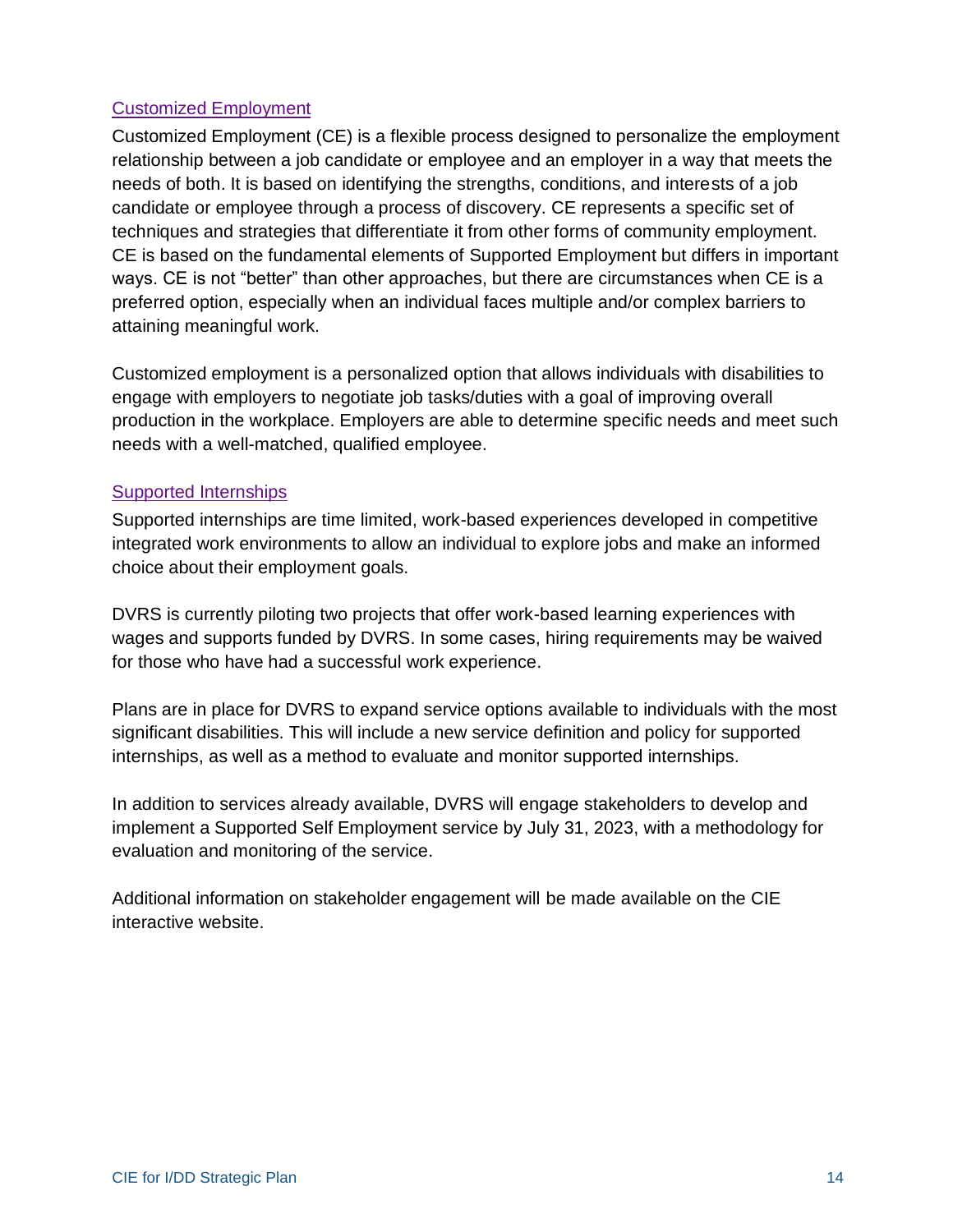### <span id="page-15-0"></span>*Additional Employment-Related Services*

Other services are available to individuals seeking CIE including Medicaid and State-funded services that are accessible through the LME/MCOs and future Tailored Plans. In the spirit of no wrong door, individuals can contact their LME/MCO or future Tailored Plan or their provider agency to initiate services. Individuals are encouraged to first apply for DVRS services. Each of the Medicaid and State-funded services has specific eligibility criteria outlined in the service definitions.

DHHS continues to expand and update the available service array for employment and other meaningful day services to support informed choice and individuals who choose to pursue CIE.

#### Supported Employment

Supported Employment services are individualized, person-centered services that help people with I/DD explore, seek, choose, acquire, maintain, increase and advance in CIE. These services can be temporary or long-term as needed.

Supported Employment is currently funded by the NC Innovations waiver, the 1915(b)(3) waiver and/or State-funds. In the future, an 1915(i) waiver will replace the 1915(b)(3) waiver and will also include Supported Employment services.

DHHS has recently updated the State-funded Supported Employment service definition and will post the final version to the DHHS website by Spring 2022. A recorded webinar detailing this service will be posted as well. DHHS is also working to align the NC Innovations, 1915(b)(3), and future 1915(i) definitions with the State-funded Supported Employment definition so that individuals receive the same service, regardless of funding source. These definitions are slated to launch on December 1, 2022, with Tailored Plan implementation.

Information on these services will be made available on the DHHS interactive CIE website. Communication to individuals, families, providers, LME/MCOs (and future Tailored Plans) and other community stakeholders will include updates on service definition changes, service delivery expectations, program benefits, staff training and competencies, and expected service outcomes.

DHHS has plans underway to provide training to community service providers and LME/MCO employment services providers to be able to provide formal Customized Employment to reach CIE for those that need it. For additional information on customized employment in general, see ODEP's webpage.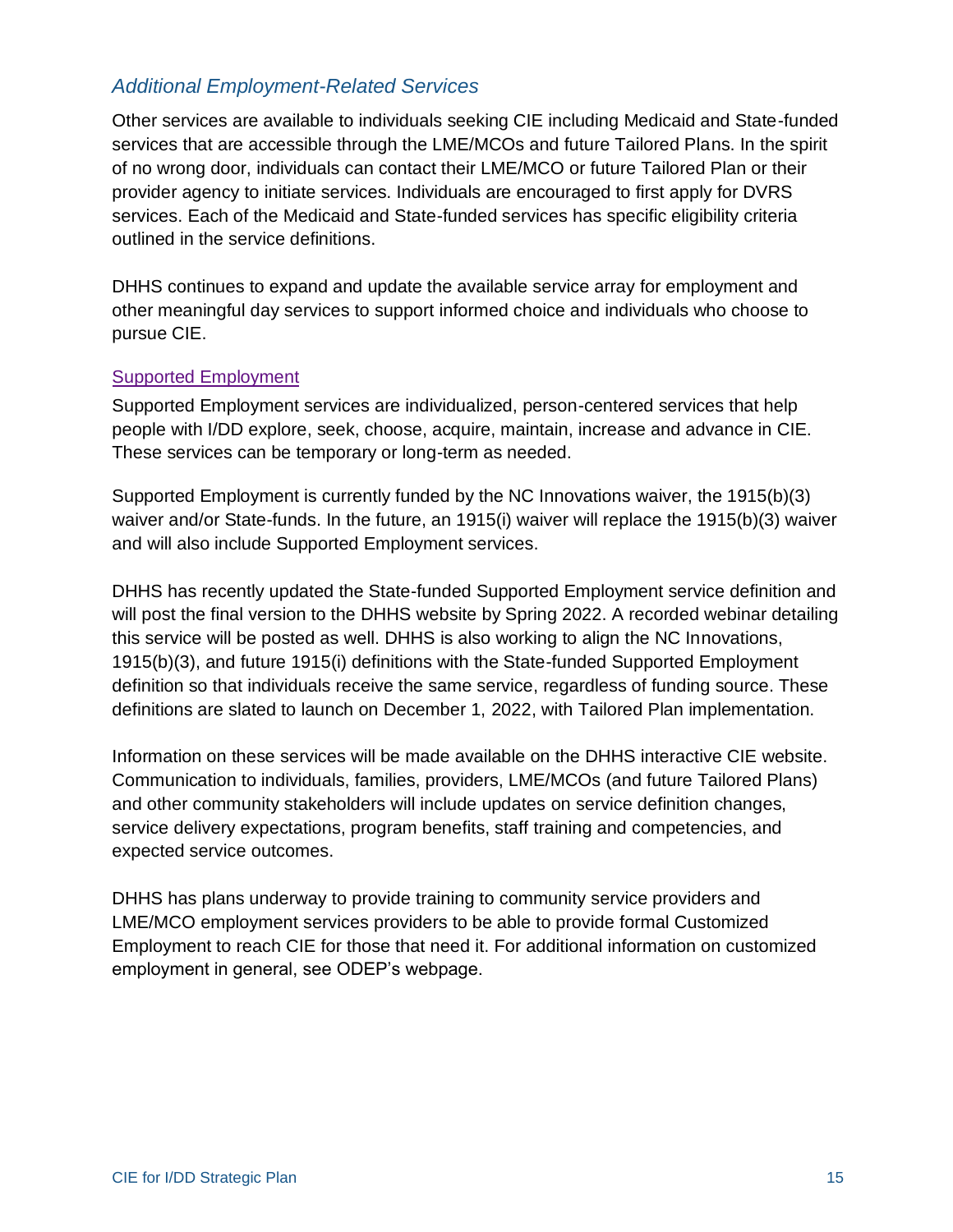#### Post-Secondary Education

DVRS currently supports and funds aspects of career-focused, post-secondary education for eligible individuals and will continue to explore inclusive post-secondary education with community colleges and other local colleges and universities in collaboration with the NC Post- Secondary Education Alliance. Options being explored include:

- Development of employment academies that provide short-term inclusive postsecondary education training on in-demand jobs and/or assistive technology
- Development of apprenticeships and long-term training opportunities
- Streamlining referral process to post-secondary education employment training
- Educating community stakeholders about funds available for individuals interested in inclusive post-secondary education

#### Apprenticeships and Internships

DHHS supports apprenticeships and internships for individuals that choose to pursue CIE. DHHS is exploring ways to promote these important activities and is researching the possibility of a pilot project through DMH/DD/SAS.

<span id="page-16-0"></span>Updates and new resources will be posted to the DHHS interactive CIE website as they become available.

# **Employment-Related Supports**

People with I/DD may experience obstacles or barriers to CIE. DVRS, LME/MCOs (and future Tailored Plans) and some providers can provide funding for or connect people with I/DD to employment-related supports. Some common employment related supports include:

### <span id="page-16-1"></span>*Transportation*

Transportation is essential for employment but can present a barrier for people with intellectual and developmental disabilities. DVRS, LME/MCO Care Coordinators (and future Tailored Plan Care Managers) and providers can offer information and resources, education to access transportation options, and assistance in identifying funding sources.

DHHS is researching solutions to address these barriers and is looking into the possibility of Medicaid transportation services. NC Medicaid will also explore 1915(i) waiver options for transportation services. Information and training on transportation resources will be made available as new resources are developed.

## <span id="page-16-2"></span>*Community Living and Supports Service*

Community Living and Supports (CLS) is a State-funded service that can help individuals with I/DD and TBI work on skills that increase their independence. Examples of these skills can include:

- Using public transportation for travel to and from work
- Purchasing items needed for work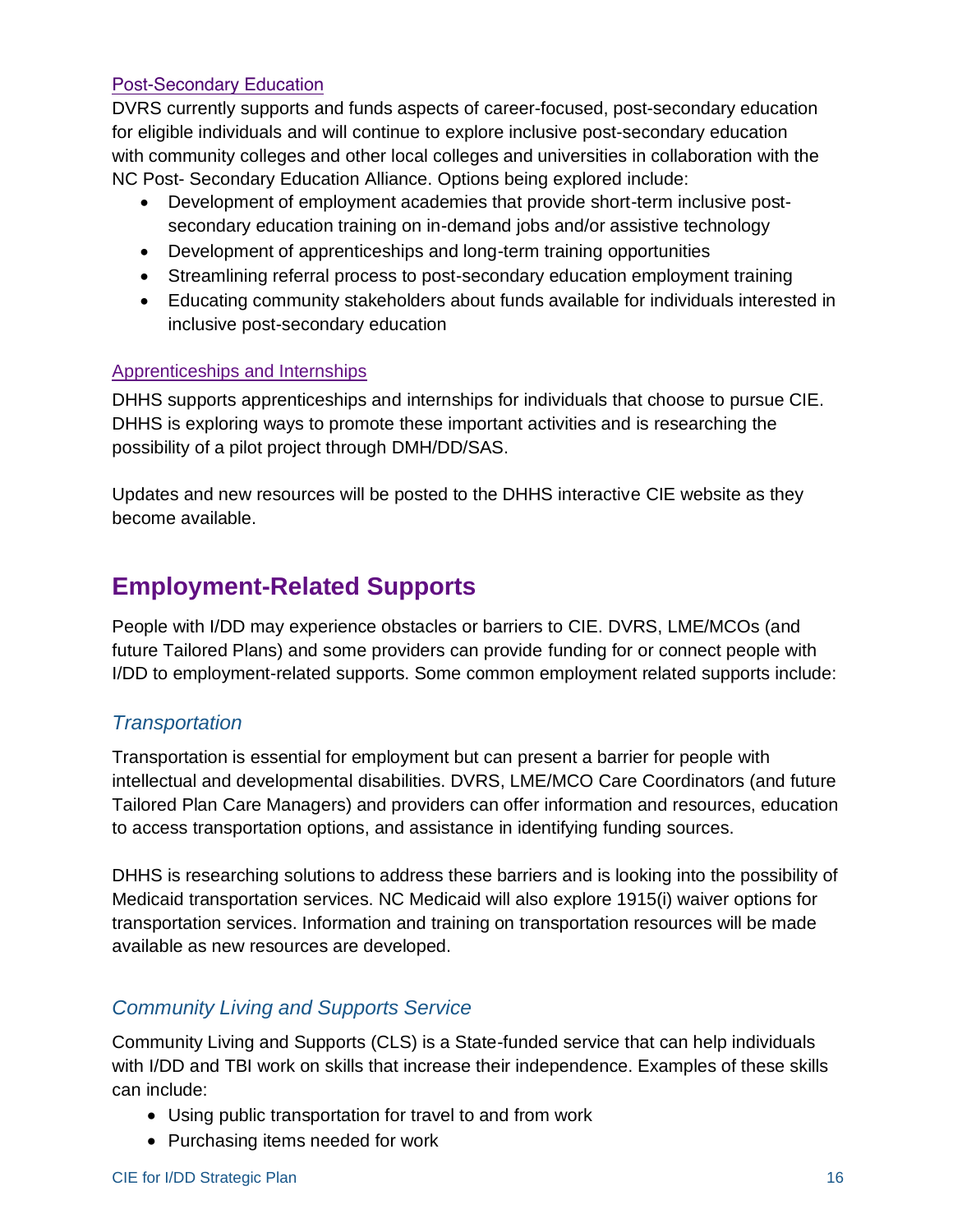- Preparing for work (meal prep, budgeting, etc.)
- Accessing community resources related to finances (banking, paying bills, etc.)

CLS can help a person with I/DD increase or maintain these skills and can be used to provide supervision needed to maximize self-sufficiency, self-determination and community participation. CLS can also provide technical assistance to others living in the home to help maintain the individual's skills. CLS can be accessed by contacting the LME/MCO (or future BH I/DD Tailored Plan).

### <span id="page-17-0"></span>*Work Incentives Benefits Counseling*

Special rules make it possible for individuals with disabilities receiving Social Security or Supplemental Security Income (SSI) to work and still receive monthly payments and Medicare or Medicaid. Social Security calls these rules *work incentives*. Work incentives include:

- Continued benefits for a period of time while the person works
- Continued Medicare or Medicaid while the person works
- Help with education, training and rehabilitation to start a new line of work

Benefits counseling is a free service that explains how working affects federal and state benefits, including:

- SSDI and SSI
- Housing assistance
- Supplemental Nutrition Assistance Program (SNAP)/food stamps
- Healthcare benefits, including Medicare and Medicaid

Through benefits counseling, an individual may learn about additional federal and state programs for which they are eligible. The benefits counselor can then refer to other resources for assistance or help the individual apply.

For more information on benefits counseling, visit:

- [DVRS Work Incentives and Benefits Counseling](https://www.ncdhhs.gov/divisions/vocational-rehabilitation-services/work-incentives-and-benefits-counseling)
- <span id="page-17-1"></span>• [North Carolina Benefits Counseling Services](https://www.servicesource.org/north-carolina-benefits-counseling-services/)

# **Provider Transformation and Support**

DHHS is committed to supporting providers of ADVP services to transition to services that lead to CIE. DHHS recognizes the significant impact this transformation will have on ADVP providers and the people and families they serve.

DHHS objectives for provider transformation include:

- Increased provider capacity to support services that lead to CIE
- Ensure providers have timely and accurate information and resources to support transformation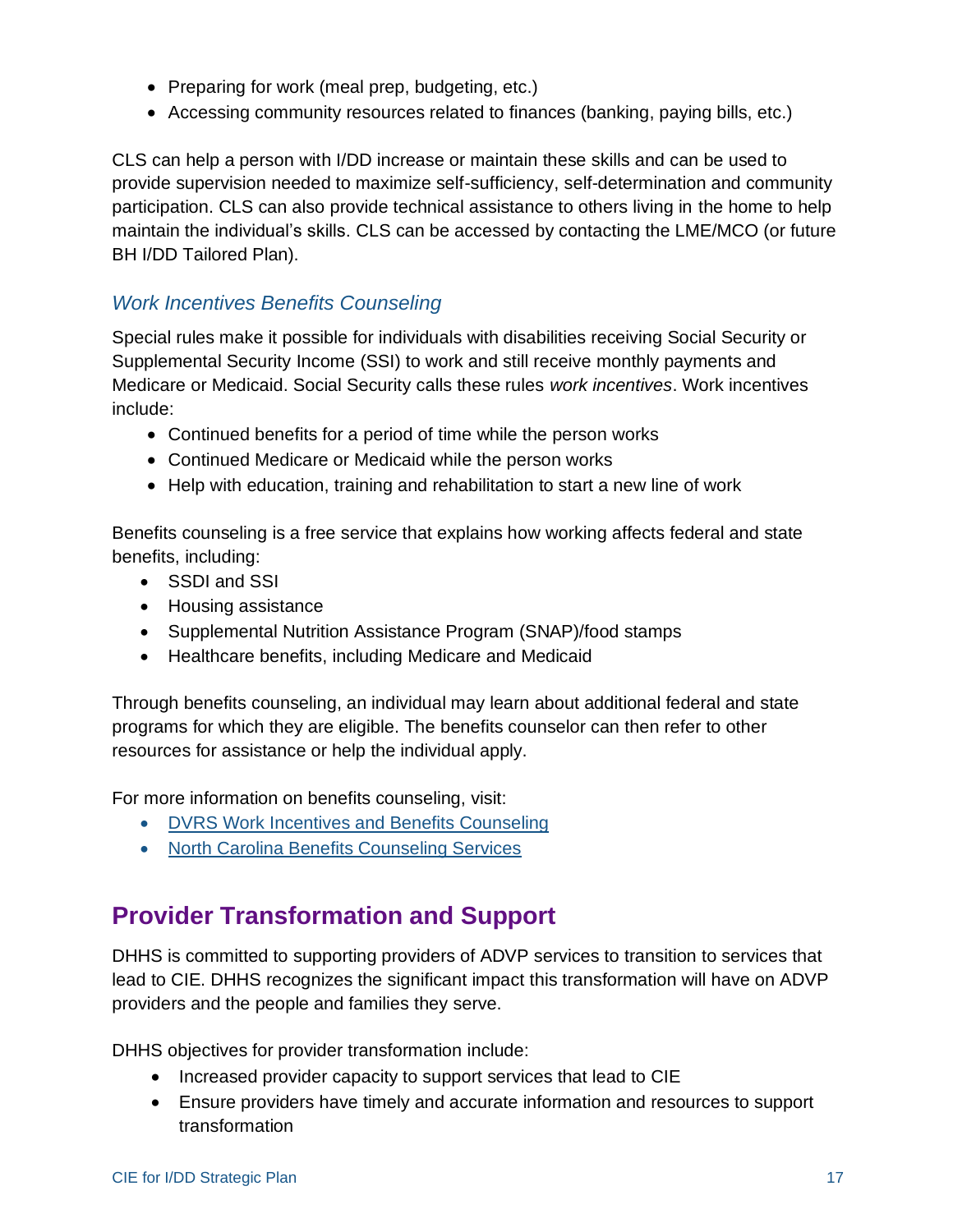• Provide technical assistance to providers on transforming business models to support CIE

DHHS will identify a vendor through a competitive bidding process (Request for Application/RFA) to provide direct, hands-on training and technical assistance to providers participating in transformation activities at minimal, if any, cost to the provider. Additionally, DHHS will research other options such as business acumen training and community of practice options that may help support providers during transformation.

DHHS will regularly update the interactive CIE website to include free or DHHS-sponsored trainings and resources on provider transition to services that support CIE, including up-todate information on Supported Employment service definitions.

Providers can initiate their transition to providing services that support CIE at any time. The process for initiating the transition to this service will be to contact the LME/MCO (or future BH I/DD Tailored Plan). LME/MCOs (and future BH I/DD Tailored Plans) will provide information to ADVP providers on Supported Employment service requirements, expected outcomes and process for adding Supported Employment services.

DHHS encourages ADVP providers to explore the feasibility of paying at least minimum wage to individuals currently enrolled in ADVP services until the services end by July 1, 2026. DHHS will offer incentives to providers that complete provider transformation activities as supported through future funding via the General Assembly.

DHHS will notify providers of any new Federal or State guidance issued around subminimum wages.

Online resources supporting provider transformation activities such as the [LEAD Center:](https://leadcenter.org/employment_first/provider-transformation-2-0-manual/) [WIOA](https://leadcenter.org/employment_first/provider-transformation-2-0-manual/) [Policy Development a](https://leadcenter.org/employment_first/provider-transformation-2-0-manual/)re currently available to providers.

# <span id="page-18-0"></span>**Competencies**

The Supported Employment service definitions – including State-funded, Medicaid funded NC Innovations and TBI waiver, and the 1915(b)(3) waiver services – include a requirement that Supported Employment provider staff complete competency-based training in an evidence- based supported employment model. The evidence-based model must be endorsed and/or supported by the Office of Disability Employment Policy (ODEP) and/or DHHS. Additionally, at least one provider staff must have completed certification requirements of the Association of Community Rehabilitation Educators (ACRE), including ACRE with a focus on Customized Employment, or the Association of People Supporting Employment First (APSE) (i.e., Certified Employment Support Professional (CESP)) with experience providing employment services.

DHHS will support providers by making competency training opportunities available. These opportunities will also be available to community service providers that provide employment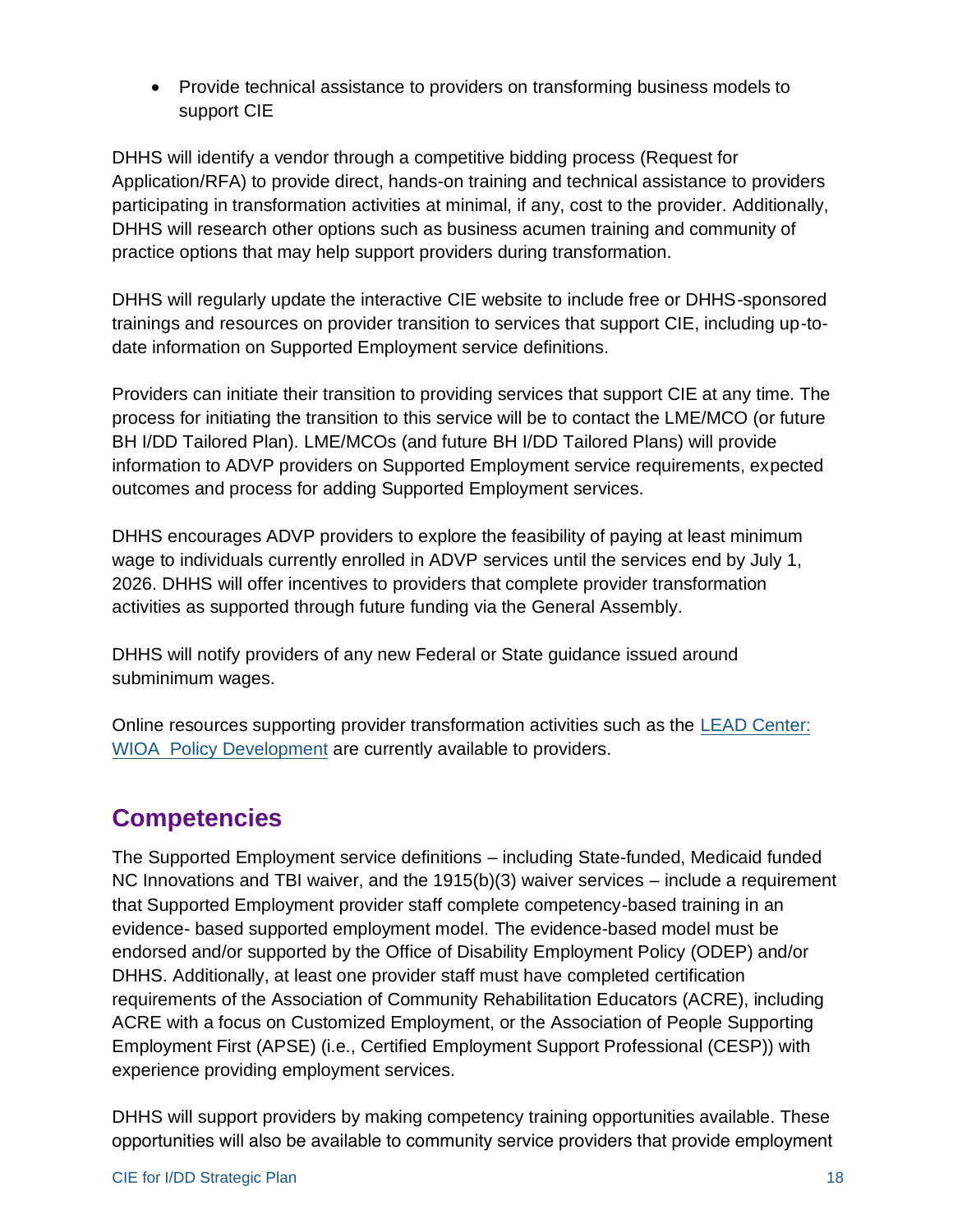services leading to CIE. DHHS will provide a list of approved employment trainings on the CIE interactive website. DHHS is exploring options to potentially sponsor these and other trainings.

Customized Employment training is currently available to providers at no charge through a DMH/DD/SAS contract with NC APSE. DHHS is working on a "train the trainer" model that will include a cohort of provider staff who are trained to provide Customized Employment training to other providers. This cohort will be selected through an application process to ensure the most qualified candidates are selected.

DHHS will also be seeking one or more providers to meet ACRE approved Customized Employment training and conduct provider transformation activities through a competitive bidding process (Request for Application/RFA). The provider transformation activities will help prepare providers to meet the current and ongoing needs of individuals currently in ADVP settings. The first cohort of training will be focused on providers that provide DVRS, Medicaid and State-funded services.

# <span id="page-19-0"></span>**Role of LME/MCOs**

The Department will collaborate with LME/MCOs and future BH I/DD Tailored Plans on ongoing methods in which the Department can support engagement with individuals, families, and natural supports.

DHHS will host monthly Technical Assistance calls beginning by Feb. 28, 2022, with LME/MCO staff and future BH I/DD Tailored Plan Care Managers regarding the implementation of the Department's strategic plan as it relates to:

- Data reporting and collection
- Career Planning and Development Assessments and Career Development Plans
- Informed Choice
- Identifying and mitigating barriers to CIE
- Stakeholder engagement
- Provider training and quality assurance activities (i.e., monitoring)

Understanding pathways to CIE and stakeholder engagement are key to the success of the CIE for IDD Strategic Plan. However, capturing data to track and assess progress in equally important. The following section details how ongoing quality assurance efforts will be utilized to track the Department's progress towards supporting individuals in ADVP settings to realizing their CIE goals.

LME/MCOs and future BH I/DD Tailored Plans are responsible for authorizing services requested to support the individual. After services are approved, providers are responsible for delivering services as outlined within policy (i.e., Clinical Coverage Policy, State-funded Service Definition, etc.).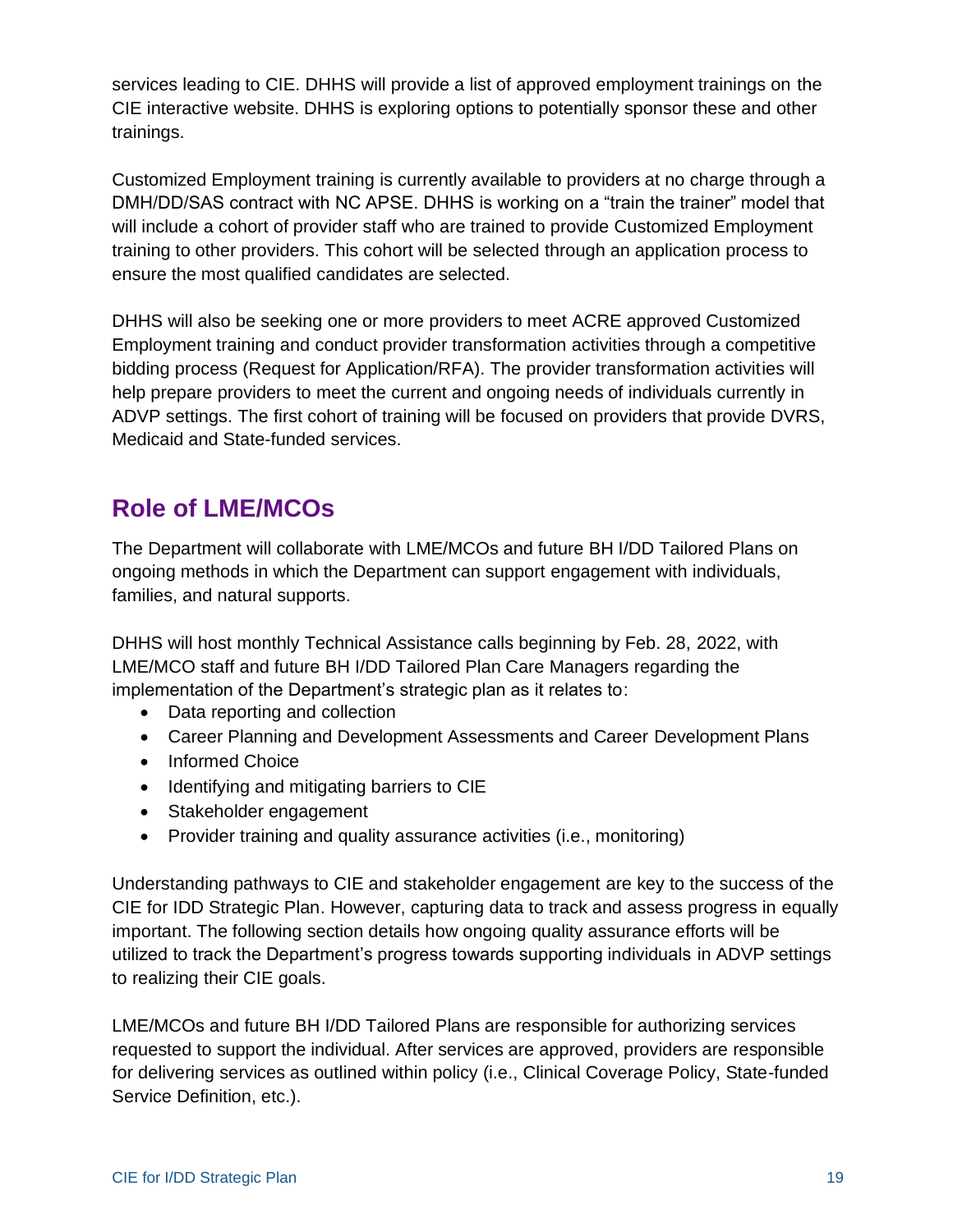As a result of this LME/MCOs and future BH I/DD Tailored Plans are responsible for monitoring their providers to ensure they meet the criteria of the service definition as outlined in policy. This may be through onsite record review or desk reviews. If a provider fails to meet a requirement (i.e., staff training, Career Development Plan on file, etc.), the provider will be issued a plan of correction and expected to come into compliance in order to continue providing services. In conjunction to this, LME/MCOs and future BH I/DD Tailored Plans receive oversight and monitoring from DMH/DD/SAS and NC Medicaid.

# <span id="page-20-0"></span>**BH I/DD Tailored Plans and Medicaid Transformation**

DHHS is transitioning services from a predominantly fee-for-service delivery system to a managed care prepaid health plan. This is referred to as Medicaid Transformation and additional information about this work is housed on the [NC Medicaid website.](https://medicaid.ncdhhs.gov/transformation) The goal of transition to managed care is to improve the health of North Carolinians through an integrated and well-coordinated system of care. One component of the prepaid health plan is a Tailored Plan Care Management model implemented under the BH I/DD Tailored Plan.

BH I/DD Tailored Plans will cover benefits provided through future 1915(i) services, 1915 (c) Innovations and TBI Waiver, as well as state-funded services for populations with significant behavioral health conditions, I/DD, and/or TBI. The proposed implementation date for the BH I/DD Tailored Plans is Dec. 1, 2022.

The Tailored Plan Care Management Model will implement a whole-person care, team based, person-centered approach to services, which will provide face-to-face, communitybased care management services. This model will offer a single point of accountability for all Medicaid services delivered including home and community based I/DD and TBI services. Tailored Plan Care Management will be responsible for navigating services across care settings, including coordination of services within a multidisciplinary care team. Screening, Comprehensive Assessment, Person-Centered Planning and ongoing Care Management are a part of the care management process flow to support referral and access to services that connect individuals to programs and resources that assist and support in seeking, obtaining, or maintaining CIE.

# <span id="page-20-1"></span>**Communication and Stakeholder Engagement**

Due to the complexity of this transformation and the impact on individuals, providers and families, DHHS has developed plans for robust stakeholder engagement and communication. This will help ensure the success and sustainability of the transition to CIE. In addition to individuals, families and providers, these plans also target community advocates and leaders, provider associations, legislators, LME/MCOs (and future BH I/DD Tailored Plans) and other stakeholders.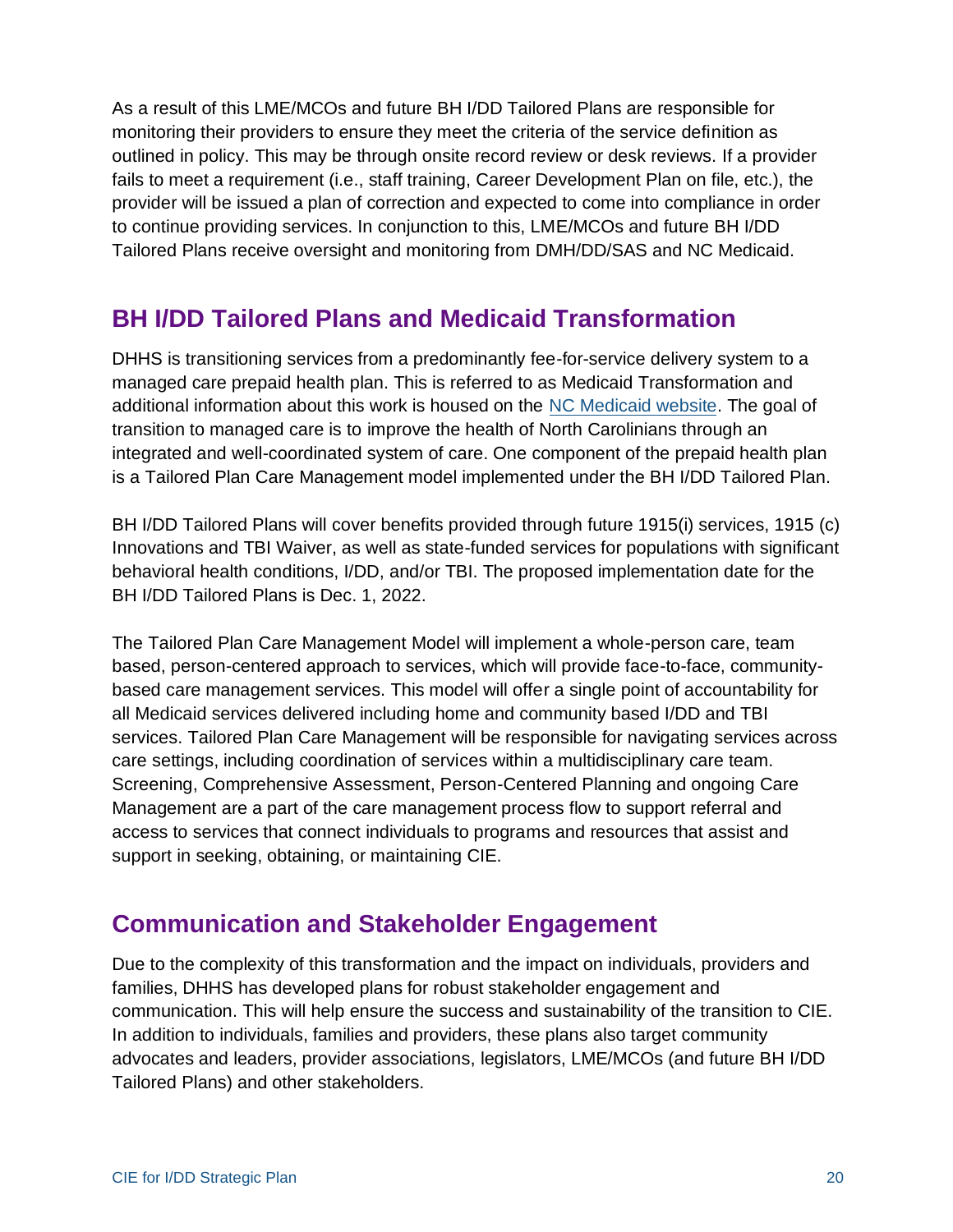These plans will evolve over time in response stakeholder needs and concerns. Target audiences for stakeholder communication and engagement will include:

- **General Public -** General information will be shared with all North Carolina citizens regarding CIE.
- **Providers -** Ongoing engagement, technical assistance, training and supports
- **Individuals and families -** Ongoing engagement, town halls, webinars, printed information and training
- **LME/MCOs and BH I/DD Future Tailored Plans -** Ongoing engagement, operational changes related to CIE transformation, trainings, and technical assistance
- **Local DVRS Offices -** Ongoing engagement with local VR offices and providers
- **Legislature and Public Officials -** Ongoing engagement with legislators and other public officials to provide information and education on CIE, DHHS efforts, and funding needs.
- **Social Media -** Paid, targeted social media outreach, use of DHHS social media accounts and handles

Communication and engagement related to services that support CIE (such as Supported Employment) began in July 2021. Communication and engagement will continue throughout this transition and beyond.

## *General Public Communication:*

- Launch DHHS CIE web pages that provides a one-stop-shop for information, tools and resources related to the CIE for I/DD Strategic Plan.
- Issue public communication (bulletins, press releases, etc.) regarding launch of CIE for I/DD Strategic Plan.
- Post personal stories by self-advocates, family advocates and Peer Support Specialists that support CIE-related activities on DHHS CIE website by July 1, 2022. This effort will be in collaboration with Disability Rights NC (DRNC). Stories will also be posted on the DRNC website.
- Publish *A Guide to Competitive Integrated Employment* for all audiences and stakeholders to provide a comprehensive overview of the resources and services designed to help people with I/DD and TBI explore and achieve CIE. The guide will also explain how to access employment services in North Carolina by July 31, 2022.
- Regularly update written materials, as well as the DHHS CIE website, to reflect updates, changes and newly available resources.

# *Communications Related to Changes in ADVP Services:*

- Develop and issue DHHS communication bulletin(s) to LME/MCOs (and future BH I/DD Tailored Plans), local DVRS offices, individuals, families, provider agencies and other community stakeholders regarding the end of new enrollments in ADVP services on June 30, 2022.
- Develop and issue DHHS communication bulletin(s) to LME/MCOs (and future BH I/DD Tailored Plans), local DVRS offices, individuals, families, provider agencies and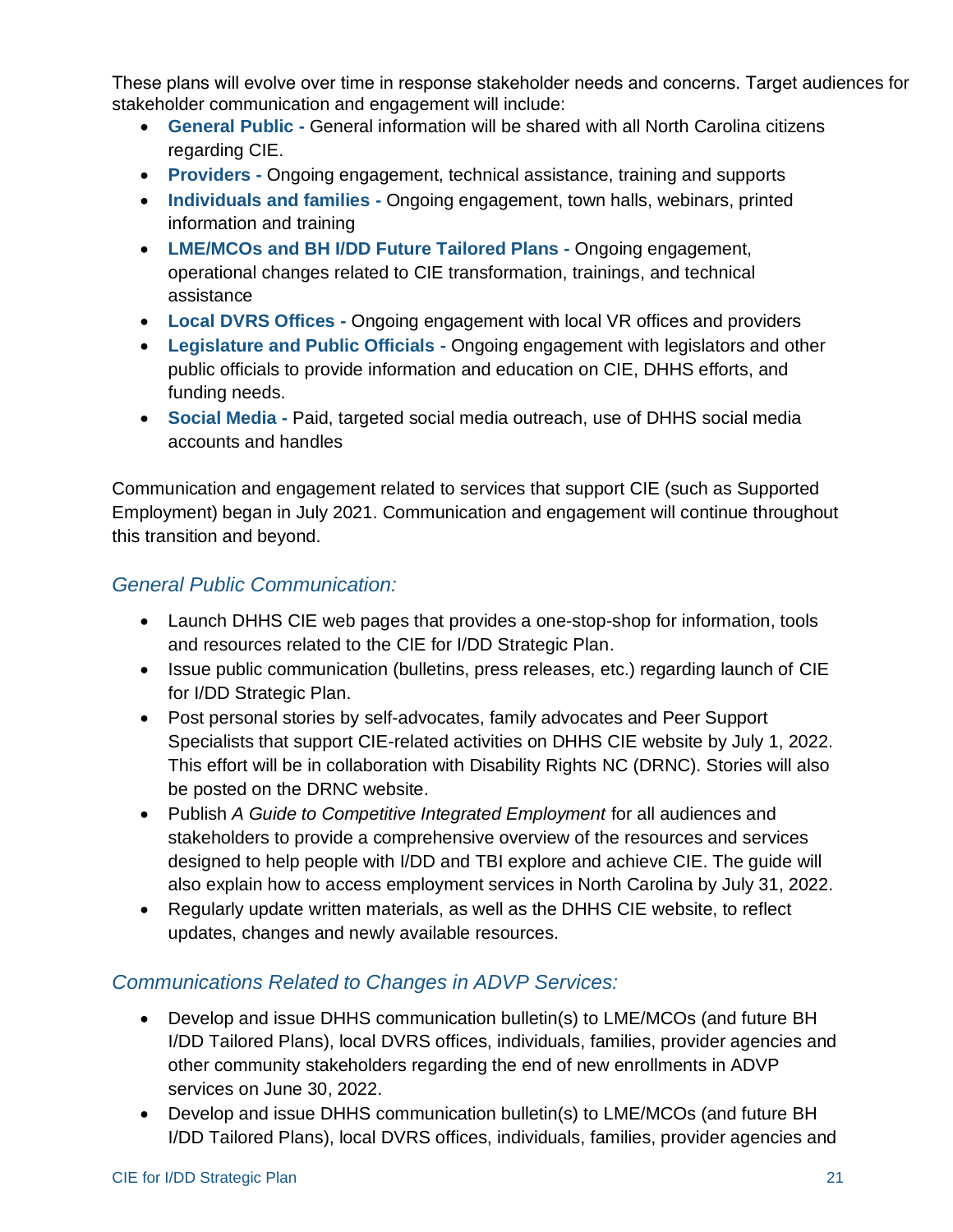other community stakeholders regarding the termination of ADVP services on July 1, 2026. This communication will be completed by July 1, 2022, to allow sufficient time for individual informed choice processes and transitions to CIE related services and/or other meaningful day options.

• Develop letter for LME/MCOs (and future BH I/DD Tailored Plans) to share with individuals who will be directly impacted by the termination of ADVP services. This letter will detail available options highlighting CIE related supports and services.

# *Stakeholder Awareness Campaign*

- Stakeholder engagement and awareness activities will begin with the launch of CIE for I/DD Strategic Plan in January 2022 and will continue beyond the termination of ADVP services on July 1, 2026.
- CIE for I/DD Strategic Plan launch activities will include webinars targeted to individuals and families, providers and LME/MCOs (and future BH I/DD Tailored Plans) to share DHHS's commitment to CIE and begin to highlight alternatives to services in ADVPs.
- Ongoing communication and engagement will include materials created for specific target audiences such as people currently receiving services in an ADVP setting and their families, transition age youth (ages  $18 - 21$ ), older adults (ages 55 and over), individuals engaged in post-secondary engagement, individuals seeking meaningful day options, individuals interested in CIE, etc.
- DHHS will hold live in-person and virtual Town Halls by July 1, 2022, to collect feedback from stakeholders. Town Halls will be open to the public, but specifically targeted to people receiving ADVP and employment services, families, advocates, providers and LME/MCOs (and future BH I/DD Tailored Plans).
- DHHS will provide a monthly Competitive Integrated Employment Training Series, starting on Feb. 9, 2022, and continuing indefinitely. The target audience includes people receiving ADVP and employment services, families, advocates, providers and LME/MCOs (and future BH I/DD Tailored Plans). Trainings will be provided by DHHS staff and other guest speakers. Topics will include:
	- − Informed Choice and Supported Decision Making
	- − Employment Competencies (including Discovery)
	- − Best Practices for Self-Employment
	- − Internships and Apprenticeships
	- − Barriers to CIE and Resources to Overcome Barriers
	- − Benefits Counseling

# <span id="page-22-0"></span>**Data and Reporting**

DHHS will collect data on progress toward expanding CIE opportunities for individuals with I/DD. This will help to ensure steady progress and identify any needed adjustments to the CIE for I/DD Strategic Plan and/or implementation efforts, including any additional services and supports that are needed to achieve the objectives.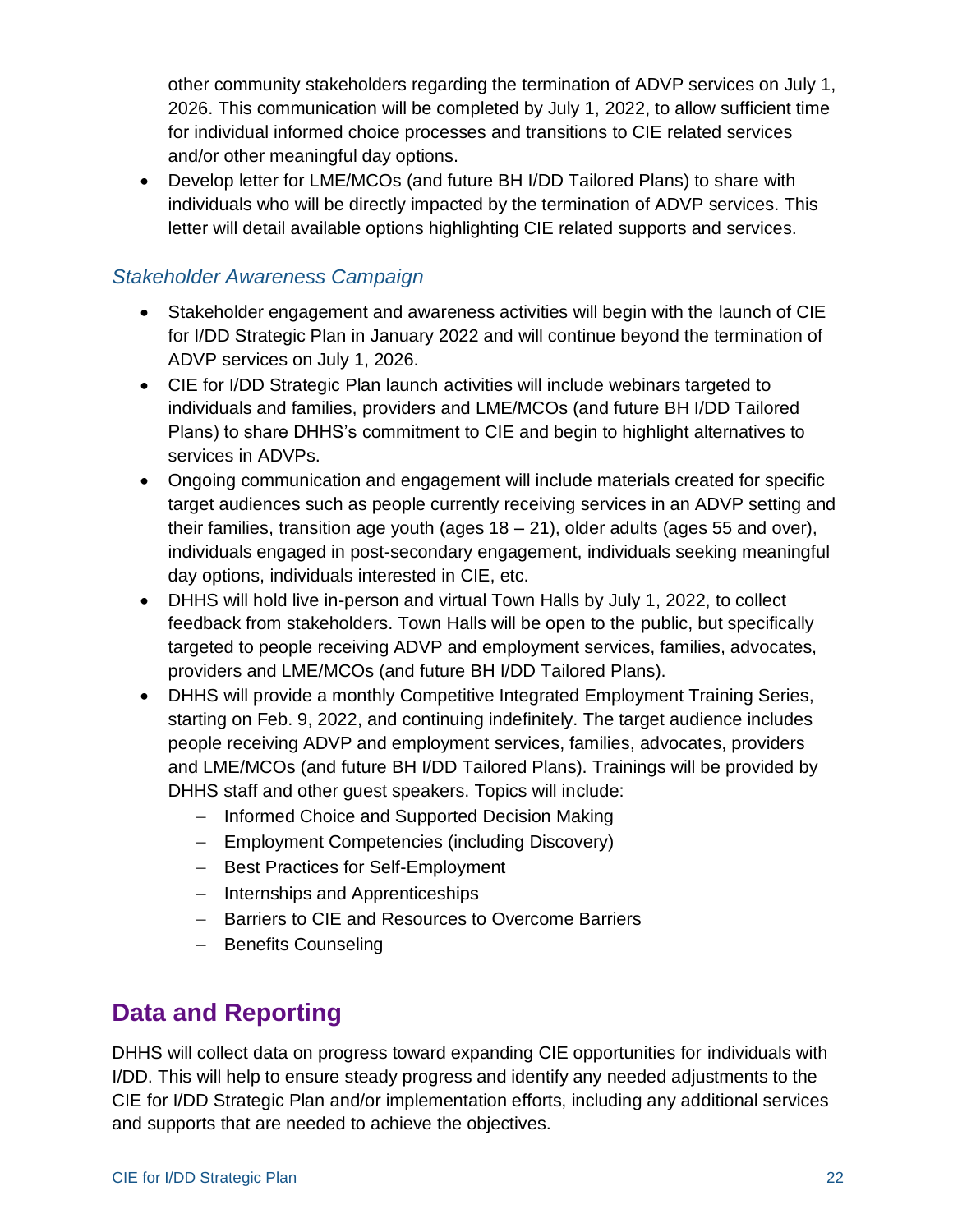Quarterly data will be collected on individuals who have received ADVP services and/or Day Components of ICF IID In Lieu of Services in ADVP settings\* since January 1, 2021. This data will be collected by the LME/MCOs (and future BH I/DD Tailored Plans) and provided to DHHS to compile and analyze. DHHS will create a quarterly report on this data beginning in March 2022. The quarterly report will include aggregate data and will not include any personally identifiable information. The data will include:

- The number of people receiving ADVP services or Day Components of ICF IID In Lieu of Services in ADVP setting, including the provider, wages earned (if voluntarily shared by the individual receiving the service) and hours worked;
- Outcomes of individuals who have transitioned out of services in ADVP settings identified above, including information about individuals who have obtained CIE (place of employment, wages if voluntarily shared by the individual, and hours worked;
- Plans for individuals who continue to receive services in ADVP settings, including the number of people who have received an employment assessment, Career Development Plan, DVRS services, State-funded employment services, and other services leading to CIE;
- Information about individuals who decline to explore employment as part of the informed choice process, including the number of people who decide not to pursue employment, the LME/MCO (or future Tailored Plan) engaged with the individual, and the reason for this decision;

DHHS will also include in the quarterly report data from DVRS on individuals who have expressed interest in CIE that have been referred to DVRS, including the stage of engagement (i.e., eligibility, plan development, service provision, ready for employment, working, successful closure, etc.) and information on WIOA Career Counseling dates, participants and known outcomes.

*\*DHHS will collect data on all individuals enrolled in the ICF IID In Lieu of Service, as the Day Component may or may not be provided in an ADVP setting. People who receive this service in an ADVP setting will be included in the quarterly report.*

DHHS will begin collecting data on all individuals who access employment services beginning in July 2022. This includes employment services through the NC Innovations Waiver, the 1915(b)(3) waiver, the future 1915(i) waiver and State-funded services. Data will be collected through billing and claims information, using procedure code modifiers to track phases within Supported Employment. The data will be used to monitor service use across funding sources, provide additional communication to individuals, families and other stakeholders, and target technical assistance LME/MCOs (and future BH I/DD Tailored Plans) and providers.

# <span id="page-23-0"></span>**Monitoring and Quality Assurance**

DHHS's commitment to expanding opportunities for CIE for individuals with I/DD requires DHHS to engage in rigorous monitoring activities to ensure systemic and individual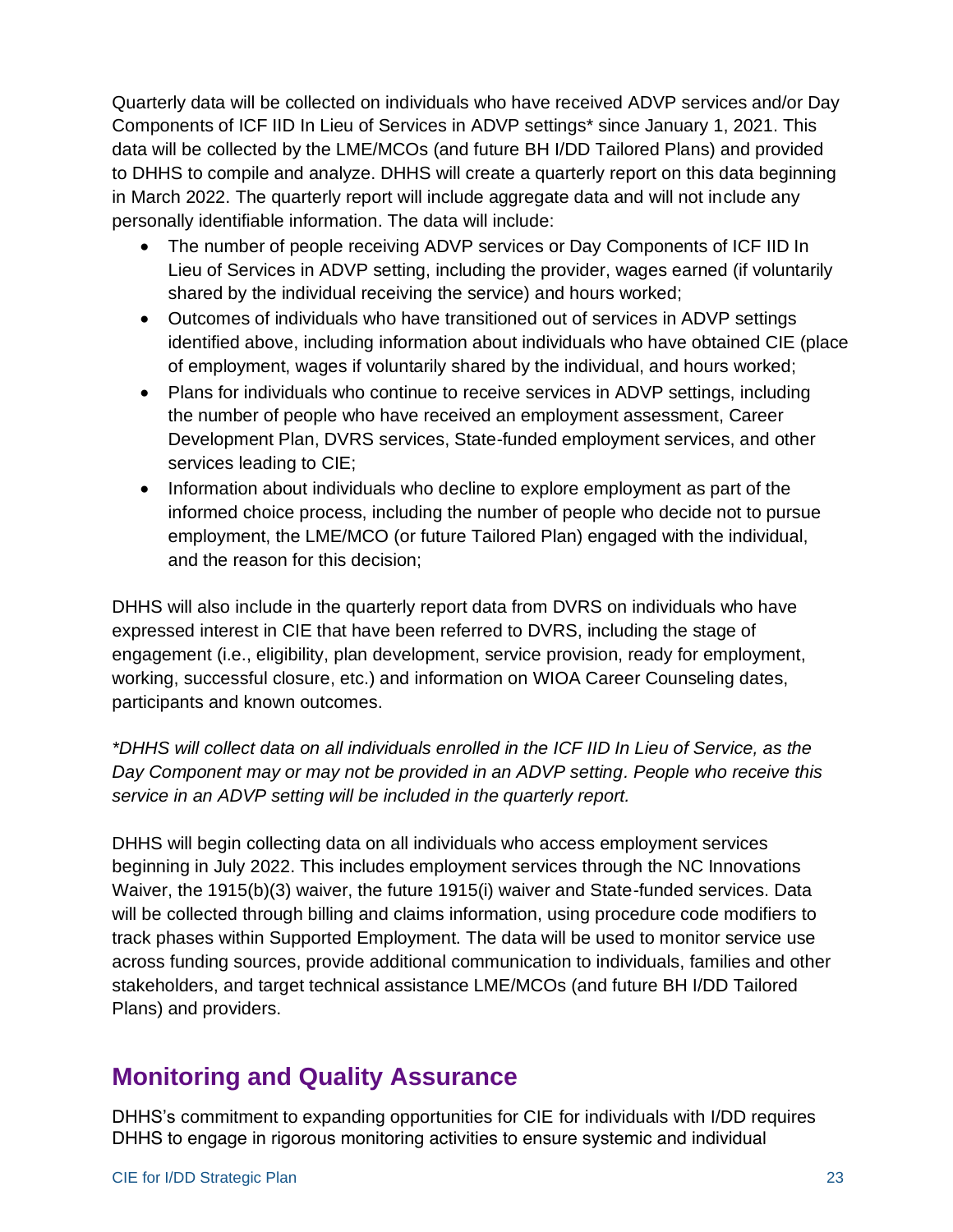progress, as well as identify and mitigate risk. Further, DHHS intends for services and supports to be provided at the highest quality. DHHS will enhance existing and create new monitoring and quality assurance activities to support our ongoing success. Monitoring and quality assurance activities include:

### *Home and Community Based Services Compliance Monitoring*

The Federal Home and Community Based Services (HCBS) rule provides opportunities for Medicaid beneficiaries to receive services and supports in their own homes and communities rather than in institutional or facility-based settings. This includes employment services. Key components of the HCBS rule have been included in all Medicaid Supported Employment service definitions, as required, and mirrored in the State-funded Supported Employment service definition.

Amended HCB settings requirements, as outlined in the HCBS Final Rule published by the Centers for Medicare and Medicaid Services (CMS) in 2014, maximize opportunities for beneficiaries in HCBS programs to have access to the benefits of community living, receive services in the most integrated setting, provide alternatives to those services provided in institutions, and seek employment and work competitively within an integrated workforce, to the same degree as individuals not receiving Medicaid HCBS services. A setting that fails to meet any of the HCBS requirements, including the requirement for CIE alongside those of all abilities, is ineligible for HCBS funding.

To ensure North Carolina's statewide compliance with the HCBS Final Rule and support those seeking to achieve CIE, DHHS receives HCBS Provider Self-Assessments for all HCBS settings, including Supported Employment Corporate Sites (i.e., providers responsible for the delivery of the service), which address overall systems and provider practices. Each corporate site should have rules, policies, and procedures that are governed by HCBS requirements for ensuring compliance at each site, regardless of individual or group Supported Employment.

Through North Carolina's provider self-assessment process, a standardized process with a standardized e-Review tool and companion document for evaluation, the DHHS in collaboration with LME/MCOs (and future BH I/DD Tailored Plans), will assess and monitor compliance with the HCBS settings requirements, identify providers needing technical assistance to ensure compliance, and identify providers who may be out of compliance and their intent and capacity to comply with additional technical assistance.

# *DVRS Monitoring of Provider Services*

DVRS providers will receive at least annual program monitoring to include case reviews, interviews with provider staff and VR staff to discuss service provision and identify training needs. DVRS will also conduct client satisfaction reviews of VR services to inform technical assistance and training needs.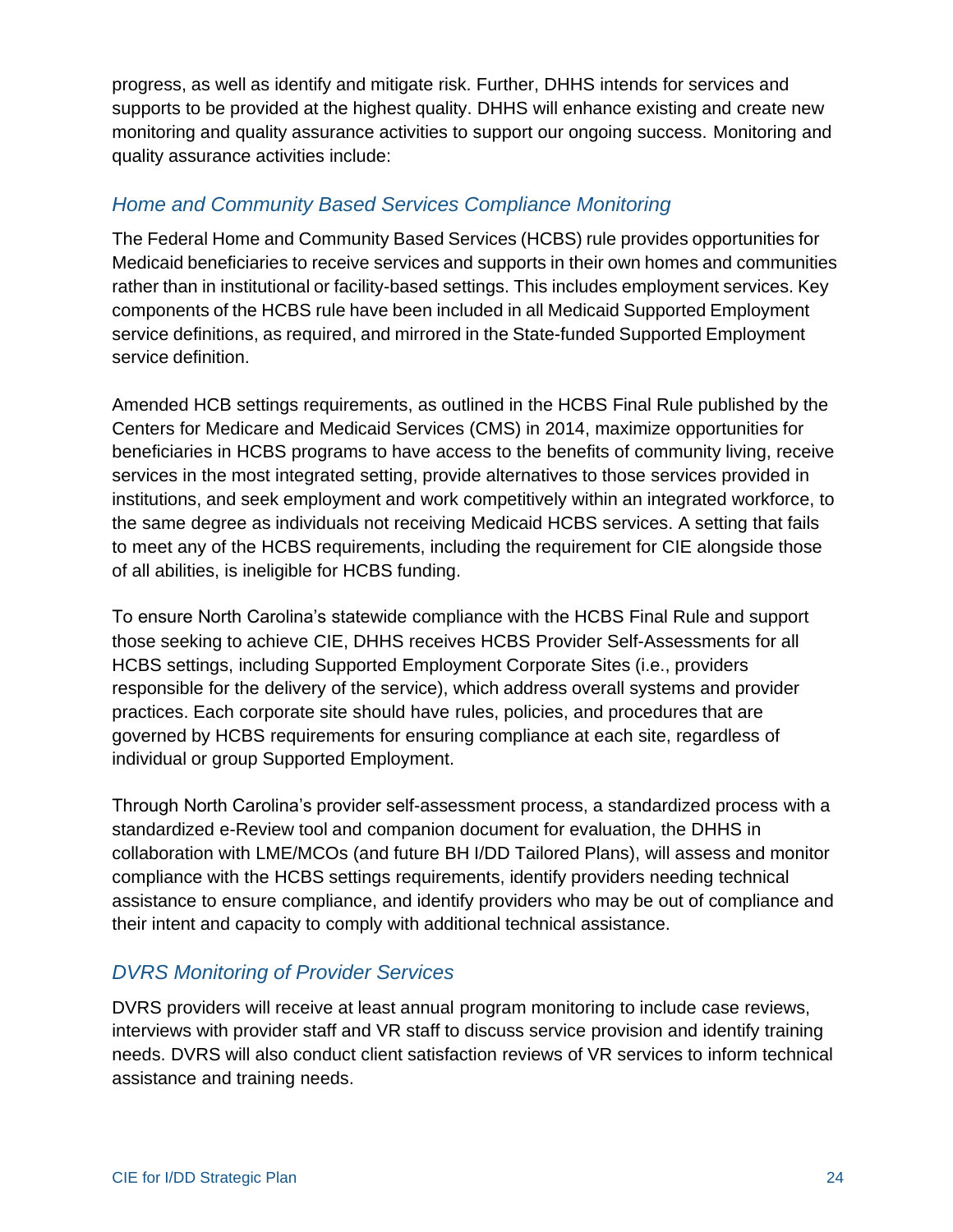## *DMH/DD/SAS Efforts*

DMH/DD/SAS conducts clinical monitoring of the LME/MCOs (and will for future BH I/DD Tailored Plans) and providers of State-funded and federal block grant funded services on a rotational schedule. The DMH/DD/SAS monitoring team randomly selects and reviews records of individuals who received these services during the fiscal year being reviewed (determined based on claims data). The record review includes care coordination and/or care management notes, authorization requests, and Person-Centered Plans (PCPs) /Individual Support Plans (ISPs) to ensure that the individual meets eligibility requirements and that the service meets the needs of the individual.

This monitoring will be enhanced to include verification that a Career Development Plan was completed for all individuals identified by DHHS as having received ADVP services at any point since January 1, 2020, and that the plan reflects the individual goals and needs captured in the Career Development and Planning Assessment. The monitoring will also be enhanced to ensure the PCP/ISP reflects informed choice and goals that support CIE, if desired.

Monitoring results are primarily used to provide technical assistance to the LME/MCOs (or future BH I/DD Tailored Plan) and providers, but in some situations may result in a financial penalty if findings are significant. DMH/DD/SAS will also establish ADVP service provider self-audits to help providers prepare for transformation. Guidance will be issued to providers on how to complete the self-audit. DMH/DD/SAS will work with LME/MCOs (and future Tailored Plans) to provide technical assistance to providers based on self-audit findings. DMH/DD/SAS will collaborate with national experts to establish ongoing competency standards and training.

DMH/DD/SAS will continue to collaborate to provide employment competency training for providers (of all disabilities) through the annual NC APSE contract (contracted per fiscal year).

DMH/DD/SAS will collaborate with NC APSE to develop an accredited/certified train the trainer model or training information that would continue the educational campaign efforts for the targeted groups listed above from accepted accreditation or certification entities like APSE, ACRE, or other similarly accepted organizations.

DHHS will continue to collaborate with nationally recognized disability-specific employment trainers (i.e., Griffin-Hammis Associates and Marc Gold and Associates) regarding employment training and state implementation plans.

## *NC Medicaid Efforts*

NC Medicaid efforts are guided by the NC Medicaid Quality Management Strategy and Federal rules and regulations. The efforts that specifically support monitoring and quality assurance for Medicaid-funded Supported Employment services include: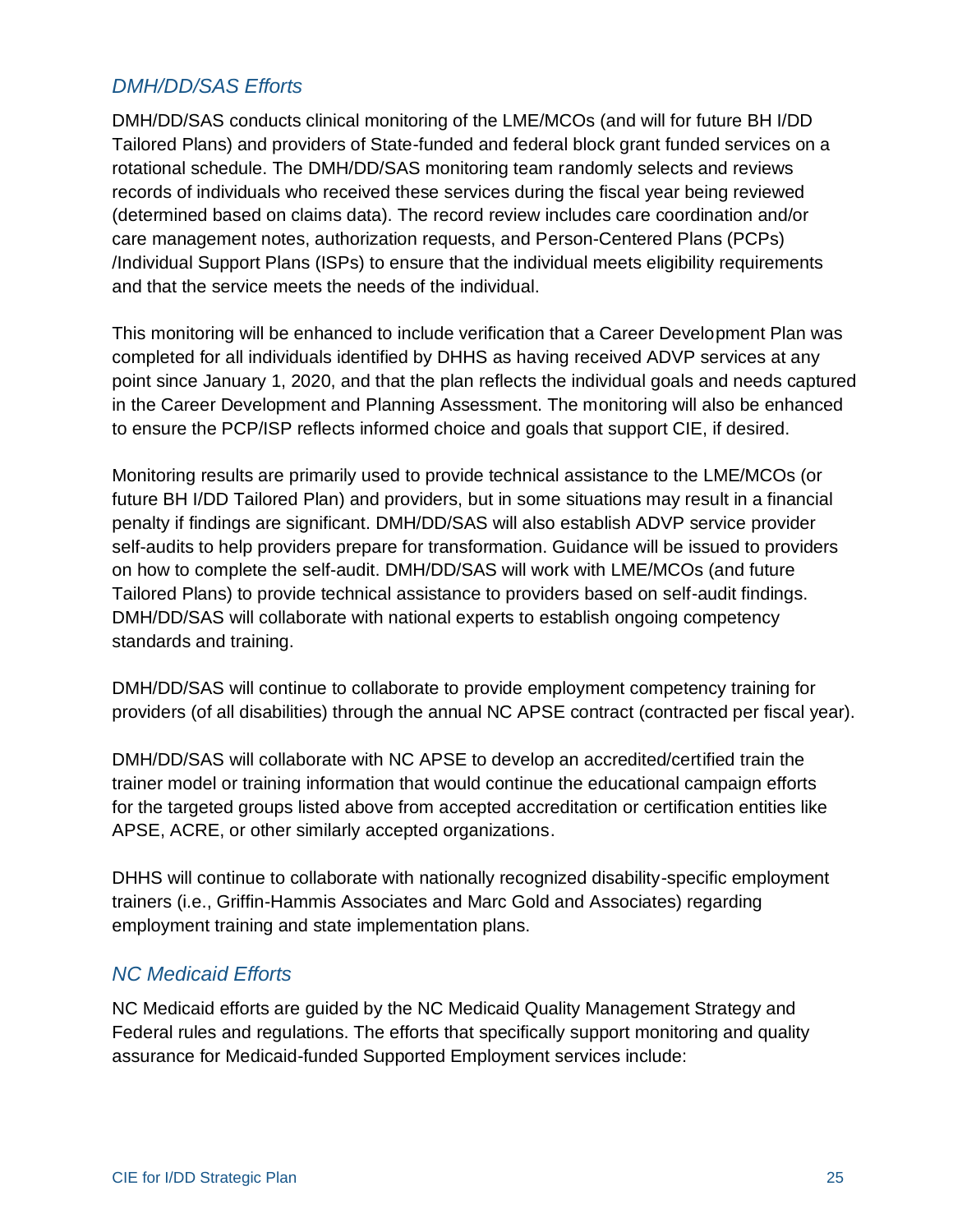# *Annual External Quality Review (EQR)*

EQR provides an analysis and evaluation of quality, timeliness and access to services that the LME/MCOs (and future BH I/DD Tailored Plans) provide to Medicaid beneficiaries and results in an annual report. The EQR process includes a review of medical records and will be enhanced to include focused monitoring of Career Development Plans.

### *NC Innovations Waiver and NC TBI Waiver Performance Measures*

NC Medicaid is collaborating with DMH/DD/SAS to develop performance measures that ensure that individuals are receiving supports and services consistent with their Career Development Plans and Person-Centered Plan (PCP)/Individual Support Plan (ISP), including confirmation from the individual that these plans include the support they need. Similar performance measures for the future 1915(i) Supported Employment definition are also under development.

# *Intra-departmental Monitoring Teams (IMTs)*

The intra-departmental monitoring team (IMT) facilitates the development and implementation of the Medicaid Quality Management Strategy. The IMT includes representatives from DHHS, NC Medicaid and DMH/DD/SUS. NC Medicaid facilitates the IMT process and is responsible for ongoing oversight of LME/MCO (and future BH I/DD Tailored Plan) operations. The IMT monitors:

- Compliance with Medicaid waiver requirements, including the NC Innovations waiver, TBI waiver, 1915(b)(3) waiver and future 1915(i) waiver;
- Compliance with NC Medicaid and DMH/DD/SAS contracts;
- Findings from LME/MCO (and future BH I/DD Tailored Plan) performance monitoring reports;
- Corrective action plans;
- Service utilization and other metrics;
- Performance improvement activities.

IMT monitoring includes focused monitoring of critical DHHS priorities and will include focused monitoring of Supported Employment performance measures to help ensure success in expanding CIE opportunities for individuals with I/DD.

## *DHHS Ongoing Quality Improvement Efforts*

DHHS will use data, including stakeholder feedback, to monitor progress and make necessary updates or enhancements to ensure the ongoing success of efforts to expand CIE. Some of these efforts include:

- Cross-Divisional MOU that outlines how DMH/DD/SAS, NC Medicaid/DHB, DVRS and the Division of State Operated Healthcare Facilities (DSOHF) will share and jointly use employment and other data to monitor progress, improve service delivery, and identify needs for training and technical assistance.
- Monitor Federal and State legislative and regulatory developments and update CIE plan accordingly.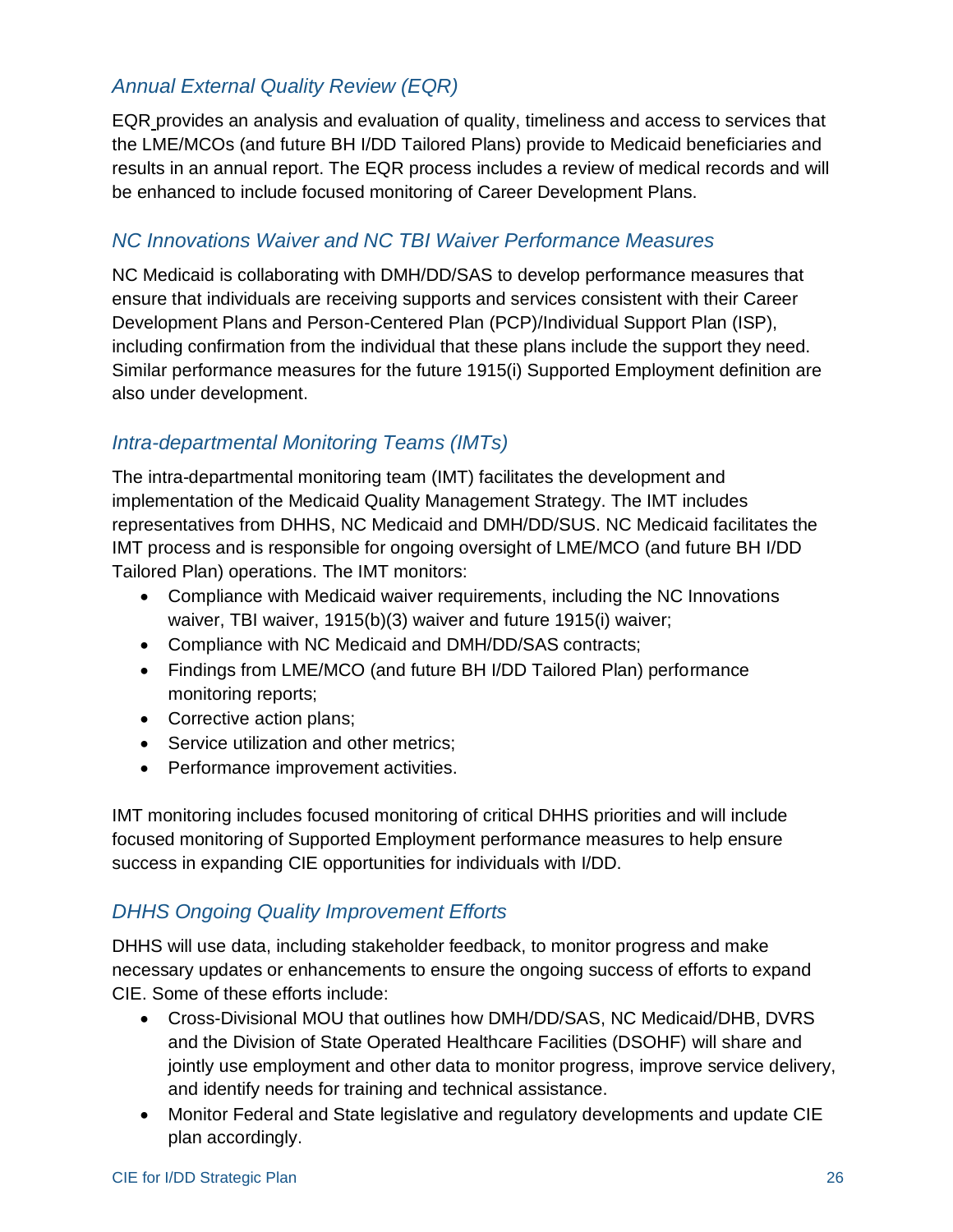- Identify and pursue grant funding opportunities that support DHHS's efforts to expand opportunities for CIE.
- Explore and pursue State and Federal funding for full implementation of the CIE plan.
- Collaboration with the NC Department of Public Instruction to incorporate employment education practices into specialized education programs earlier.
- Increase staff resources within DHHS to assist in the full implementation of this plan.

# <span id="page-27-0"></span>**Helpful Links**

- [DHB](https://medicaid.ncdhhs.gov/)
- [DMH/DD/SAS](https://www.ncdhhs.gov/divisions/mental-health-developmental-disabilities-and-substance-abuse-services)
- [DVRS](https://www.ncdhhs.gov/divisions/vocational-rehabilitation-services)
- <span id="page-27-1"></span>• [DHHS Competitive Integrated Employment](https://www.ncdhhs.gov/about/department-initiatives/competitive-integrated-employment)

# **Acronyms**

- ADA: Americans with Disabilities Act
- ADVP: Adult Developmental Vocational Program
- BH/IDD: Behavior Health/Intellectual and Developmental Disabilities
- CIE: Competitive Integrated Employment
- CE: Customized Employment
- DHB: Division of Health Benefits (also known as NC Medicaid)
- DMH/DD/SAS: Division of Mental Health, Developmental Disabilities and Substance Abuse Services
- DRNC: Disability Rights North Carolina
- DSOHF: Division of State Operated Healthcare Facilities
- DVRS: Division of Vocational Rehabilitation Services
- ICF IID: Intermediate Care Facilities for Individuals with Intellectual and Developmental Disabilities
- I/DD: Intellectual and Developmental Disabilities
- ILOS: In Lieu of Services
- IPE: Individualized Plan for Employment
- ISP: Individual Support Plan
- LME/MCO: Local Management Entity/Managed Care Organization
- PCP: Person Centered Plan
- VR: Vocational Rehabilitation
- WIOA: Workforce Innovations Opportunity Act